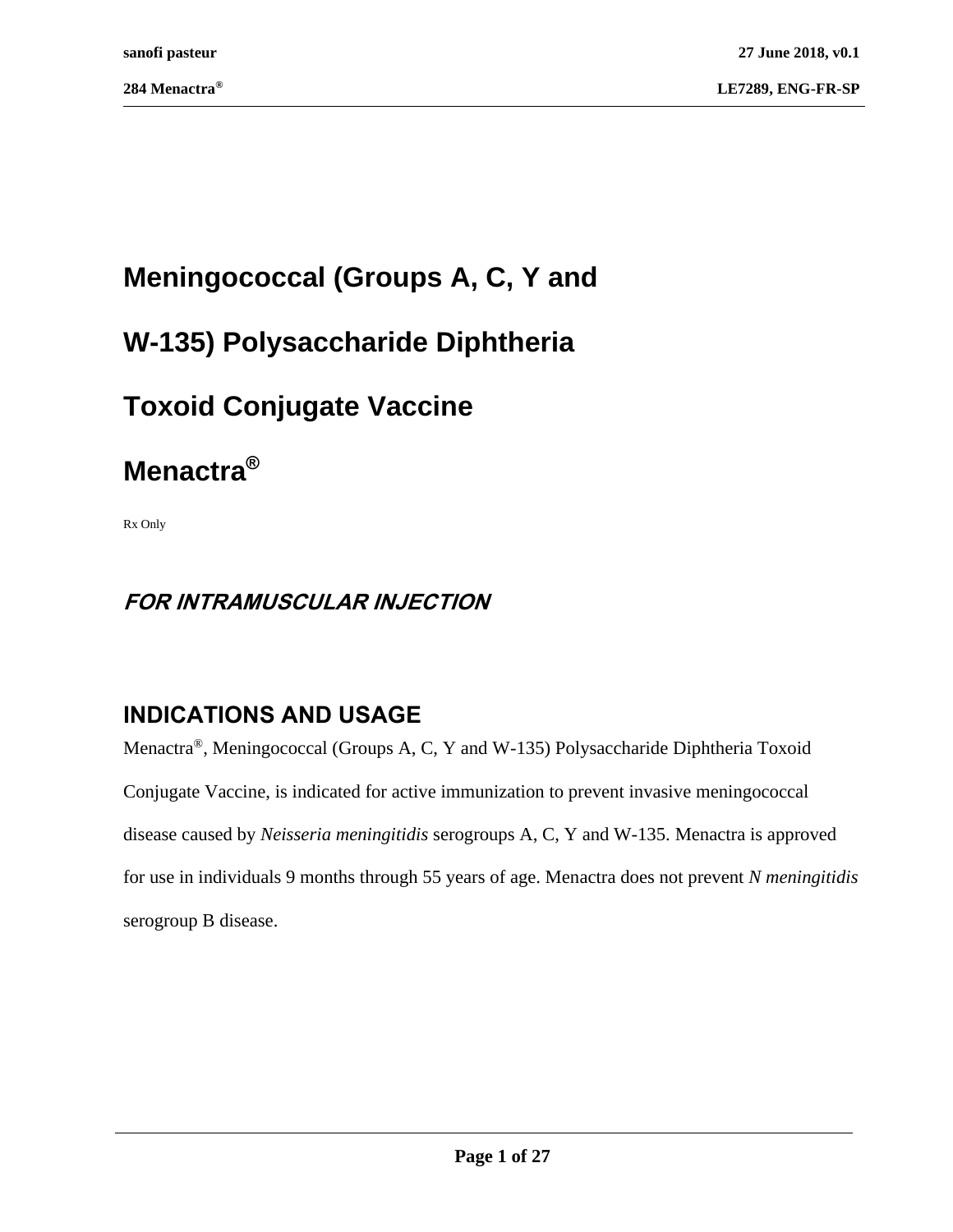# **DOSAGE AND ADMINISTRATION**

## **Preparation for Administration**

Menactra is a clear to slightly turbid solution. Parenteral drug products should be inspected visually for particulate matter and discoloration prior to administration, whenever solution and container permit. If any of these conditions exist, the vaccine should not be administered.

Withdraw the 0.5 mL dose of vaccine from the single-dose vial using a sterile needle and syringe.

### **Dose and Schedule**

Menactra is administered as a single 0.5 mL dose by **intramuscular** injection, preferably in the anterolateral thigh or deltoid region depending on the recipient's age and muscle mass. Do not administer this product intravenously or subcutaneously.

### **Primary Vaccination:**

In children 9 through 23 months of age, Menactra is given as a 2-dose series at least three months apart.

Individuals 2 through 55 years of age, Menactra is given as a single dose.

### **Booster Vaccination:**

A single booster dose may be given to individuals 15 through 55 years of age at continued risk for meningococcal disease, if at least 4 years have elapsed since the prior dose.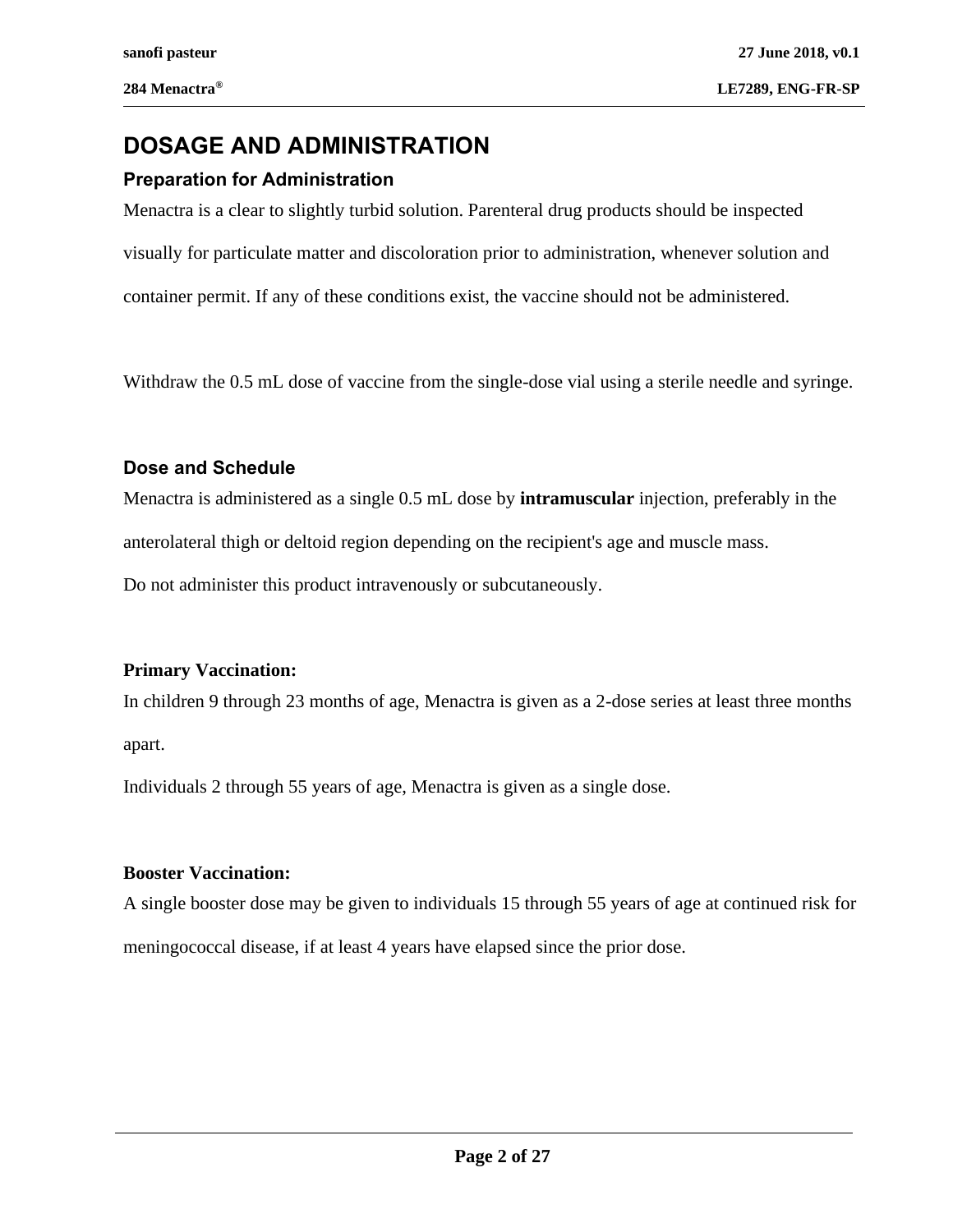# **DOSAGE FORMS AND STRENGTHS**

Menactra is a solution supplied in 0.5 mL single-dose vials. [See **[DESCRIPTION](#page-16-0)** for a complete

listing of ingredients.]

# **CONTRAINDICATIONS**

## **Hypersensitivity**

Severe allergic reaction (eg, anaphylaxis) after a previous dose of a meningococcal capsular polysaccharide-, diphtheria toxoid- or CRM197-containing vaccine, or to any component of Menactra [see **[DESCRIPTION](#page-16-0)**].

## **Febrile or Acute Disease**

Vaccination should be postponed in case of febrile or acute disease that is moderate or severe**.**  However, a minor febrile or non-febrile illness, such as mild upper respiratory infection, is not usually a valid reason to postpone immunization.

# <span id="page-2-0"></span>**WARNINGS AND PRECAUTIONS**

# **Guillain-Barré Syndrome**

Persons previously diagnosed with Guillain-Barré syndrome (GBS) may be at increased risk of GBS following receipt of Menactra. The decision to give Menactra should take into account the potential benefits and risks.

GBS has been reported in temporal relationship following administration of Menactra. The risk of GBS following Menactra vaccination was evaluated in a post-marketing retrospective cohort study [see **[Post-Marketing Experience](#page-11-0)**, **[Post-Marketing Safety Study](#page-12-0)**].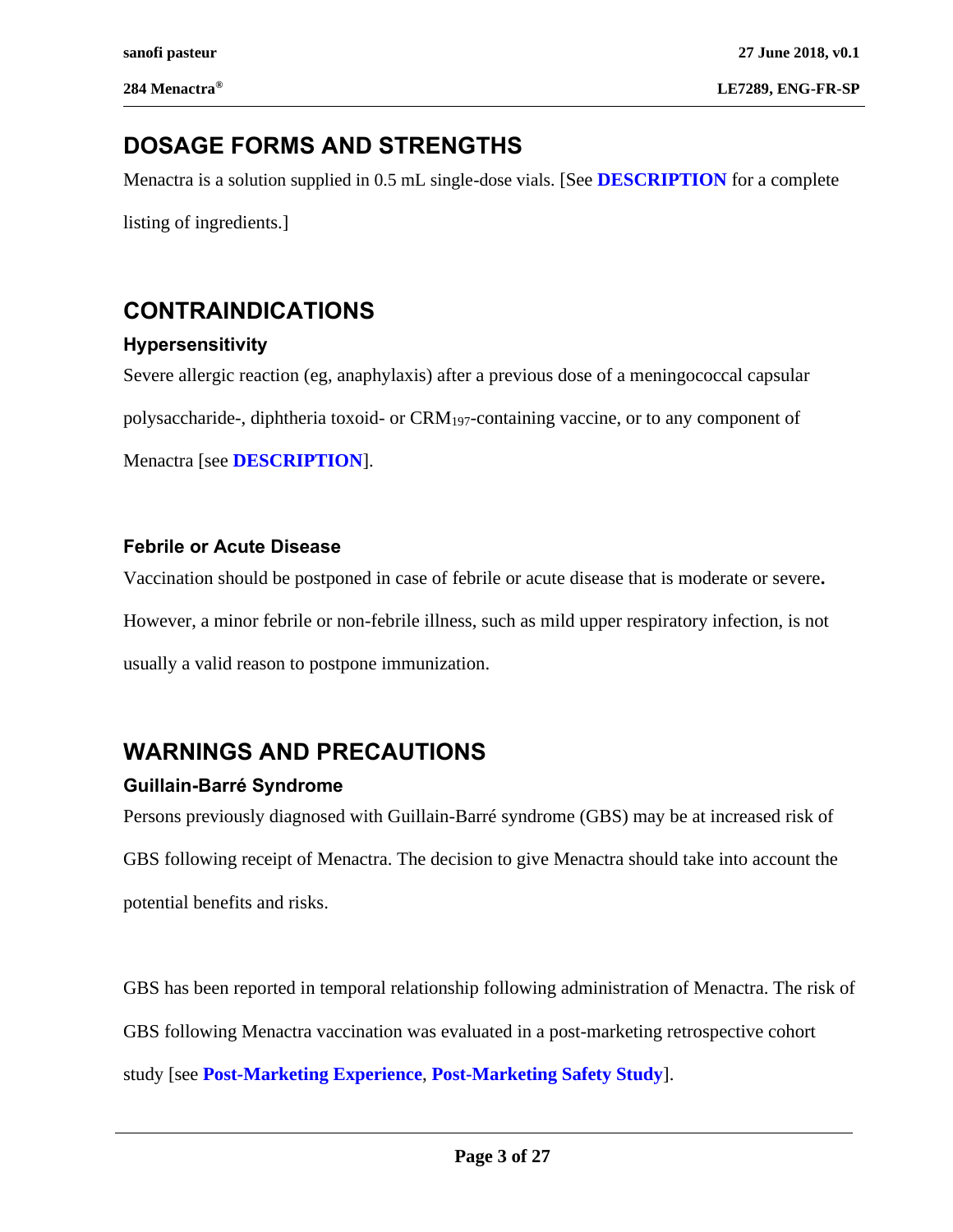## **Preventing and Managing Allergic Vaccine Reactions**

Prior to administration, the healthcare provider should review the immunization history for possible vaccine sensitivity and previous vaccination-related adverse reactions to allow an assessment of benefits and risks. Epinephrine and other appropriate agents used for the control of immediate allergic reactions must be immediately available should an acute anaphylactic reaction occur.

### **Thrombocytopenia or Bleeding Disorders**

Menactra has not been evaluated in persons with thrombocytopenia or bleeding disorders. As with any other vaccine administered intramuscularly, the vaccine risk versus benefit for persons at risk of hemorrhage following intramuscular injection must be evaluated.

### **Altered Immunocompetence**

### • *Reduced Immune Response*

Some individuals with altered immunocompetence, including some individuals receiving immunosuppressant therapy, may have reduced immune responses to Menactra.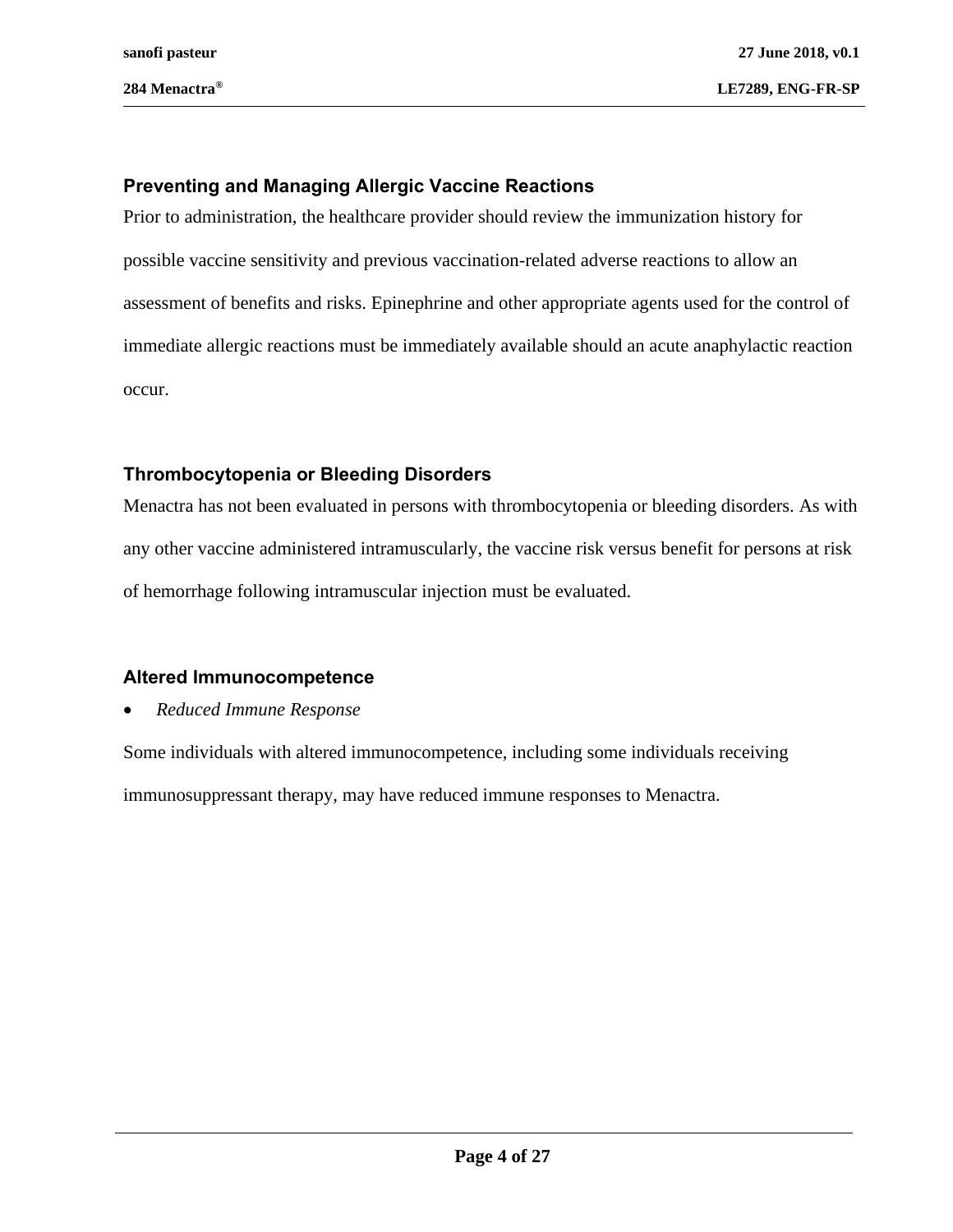### • *Complement Deficiency*

Persons with certain complement deficiencies and persons receiving treatment that inhibits terminal complement activation (for example, eculizumab) are at increased risk for invasive disease caused by *N meningitidis*, including invasive disease caused by serogroups A, C, Y and W-135, even if they develop antibodies following vaccination with Menactra. [See *Clinical Pharmacology*]

### **Limitations of Vaccine Effectiveness**

Menactra may not protect all recipients.

## **Syncope**

Syncope (fainting) has been reported following vaccination with Menactra. Procedures should be in place to prevent falling injury and manage syncopal reactions.

# <span id="page-4-1"></span>**ADVERSE REACTIONS**

## <span id="page-4-0"></span>**Clinical Trials Experience**

Because clinical trials are conducted under widely varying conditions, adverse reaction rates

observed in the clinical trials of a vaccine cannot be directly compared to rates in the clinical trials

of another vaccine and may not reflect the rates observed in practice.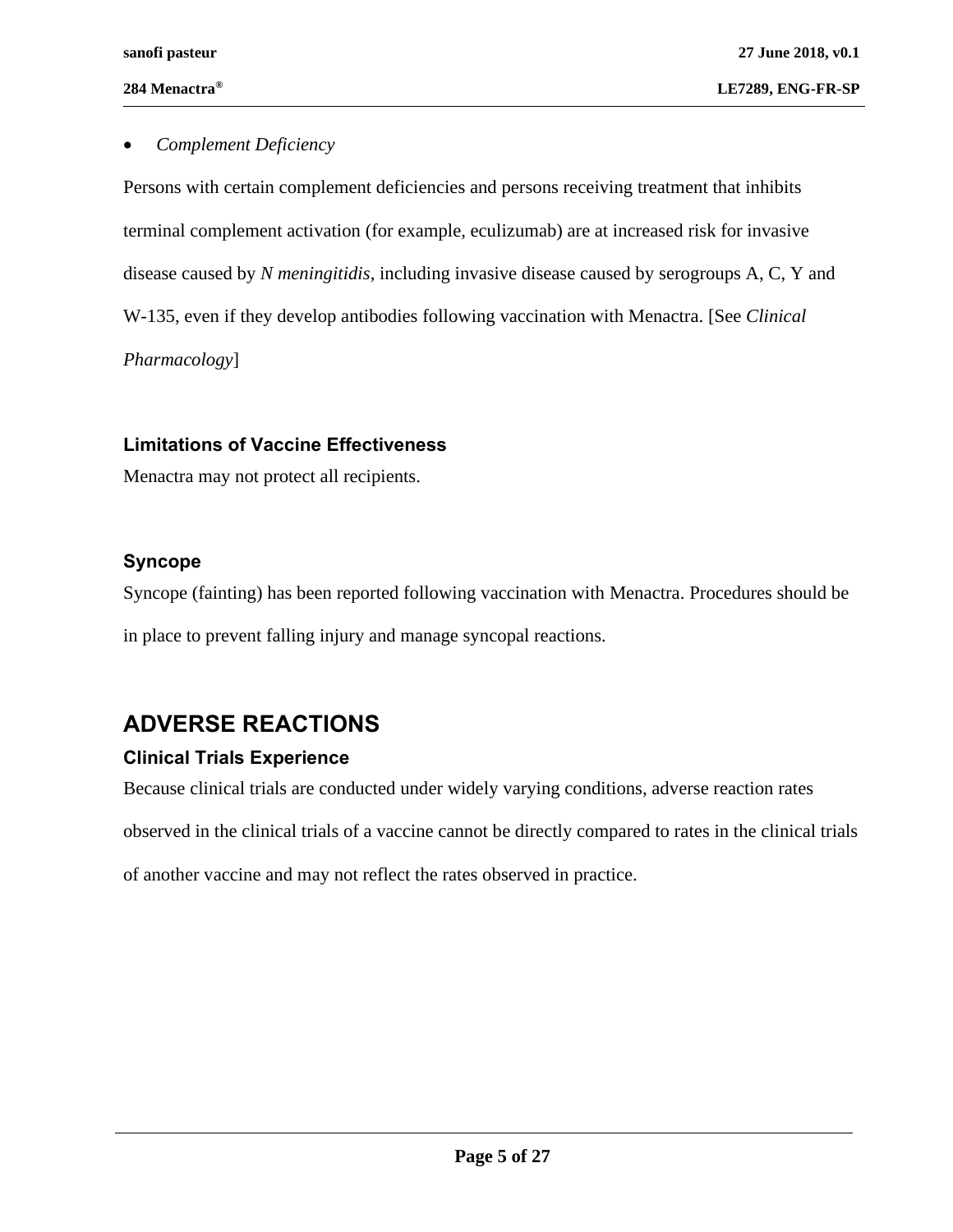#### **Children 9 Through 12 Months of Age**

The safety of Menactra was evaluated in four clinical studies that enrolled 3721 participants who received Menactra at 9 and 12 months of age. At 12 months of age, these children also received one or more other vaccines [Measles, Mumps, Rubella and Varicella Virus Vaccine Live (MMRV) or Measles, Mumps, and Rubella Virus Vaccine (MMR) and Varicella Virus Vaccine Live (V); Pneumococcal 7-valent Conjugate Vaccine (Diphtheria CRM<sup>197</sup> Protein) (PCV7); Hepatitis A Vaccine (HepA)]. A control group of 997 children was enrolled at 12 months of age and received two or more childhood vaccines [MMRV (or MMR  $+$  V), PCV7, HepA] at 12 months of age [see **[Concomitant Vaccine Administration](#page-23-0)**]. Three percent of individuals received MMR and V, instead of MMRV, at 12 months of age.

The primary safety study was a controlled trial that enrolled 1256 children who received Menactra at 9 and 12 months of age. At 12 months of age, these children received MMRV (or MMR  $+$  V), PCV7, and HepA. A control group of 522 children received MMRV, PCV7, and HepA. Of the 1778 children, 78% of participants (Menactra, N=1056; control group, N=322) were enrolled at United States (US) sites and 22% at a Chilean site (Menactra, N=200; control group, N=200).

### **Individuals 2 Through 55 Years of Age**

The safety of Menactra was evaluated in eight clinical studies that enrolled 10,057 participants aged 2-55 years who received Menactra and 5266 participants who received Menomune<sup>®</sup> – A/C/Y/W-135, Meningococcal Polysaccharide Vaccine, Groups A, C, Y and W-135 Combined. There were no substantive differences in demographic characteristics between the vaccine groups. Among Menactra recipients 2-55 years of age 24.0%, 16.2%, 40.4% and 19.4% were in the 2-10,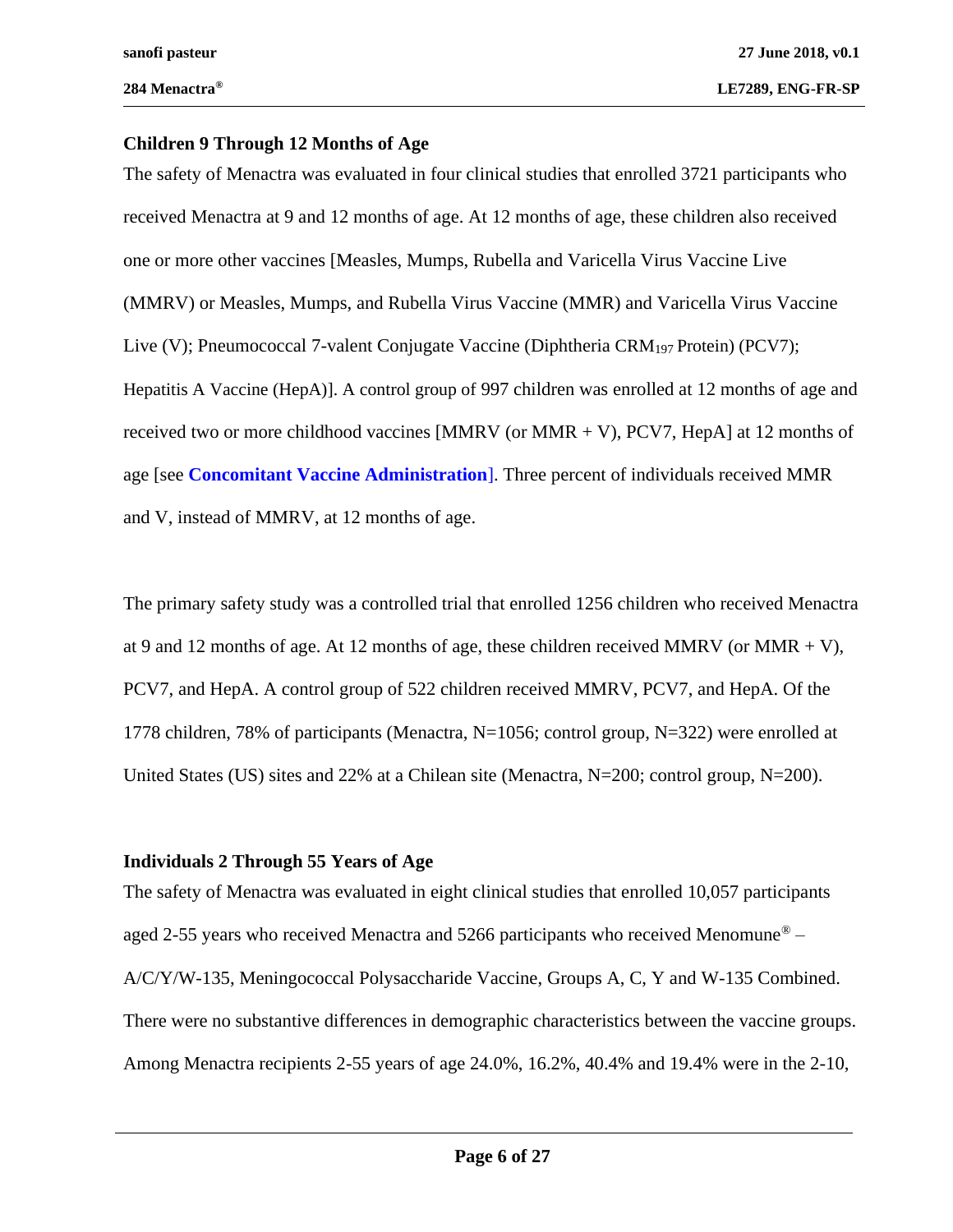11-14, 15-25 and 26-55-year age groups, respectively. Among Menomune – A/C/Y/W-135 recipients 2-55 years of age 42.3%, 9.3%, 30.0% and 18.5% were in the 2-10, 11-14, 15-25 and 26-55-year age groups, respectively. The three primary safety studies were randomized, activecontrolled trials that enrolled participants 2-10 years of age (Menactra,  $N=1713$ ; Menomune –  $A/C/Y/W-135$ , N=1519), 11-18 years of age (Menactra, N=2270; Menomune – A/C/Y/W-135,  $N=972$ ), and 18-55 years of age (Menactra, N=1384; Menomune – A/C/Y/W-135, N=1170), respectively. Of the 3232 children 2-10 years of age, 68% of participants (Menactra, N=1164; Menomune –  $A/C/Y/W-135$ , N=1031) were enrolled at US sites and 32% (Menactra, N=549; Menomune –  $A/C/Y/W-135$ , N=488) of participants at a Chilean site. The median ages in the Chilean and US subpopulations were 5 and 6 years, respectively. All adolescents and adults were enrolled at US sites. As the route of administration differed for the two vaccines (Menactra given intramuscularly, Menomune  $-A/C/Y/W-135$  given subcutaneously), study personnel collecting the safety data differed from personnel administering the vaccine.

#### <span id="page-6-0"></span>**Booster Vaccination Study**

In an open-label trial conducted in the US, 834 individuals were enrolled to receive a single dose of Menactra 4-6 years after a prior dose. The median age of participants was 17.1 years at the time of the booster dose.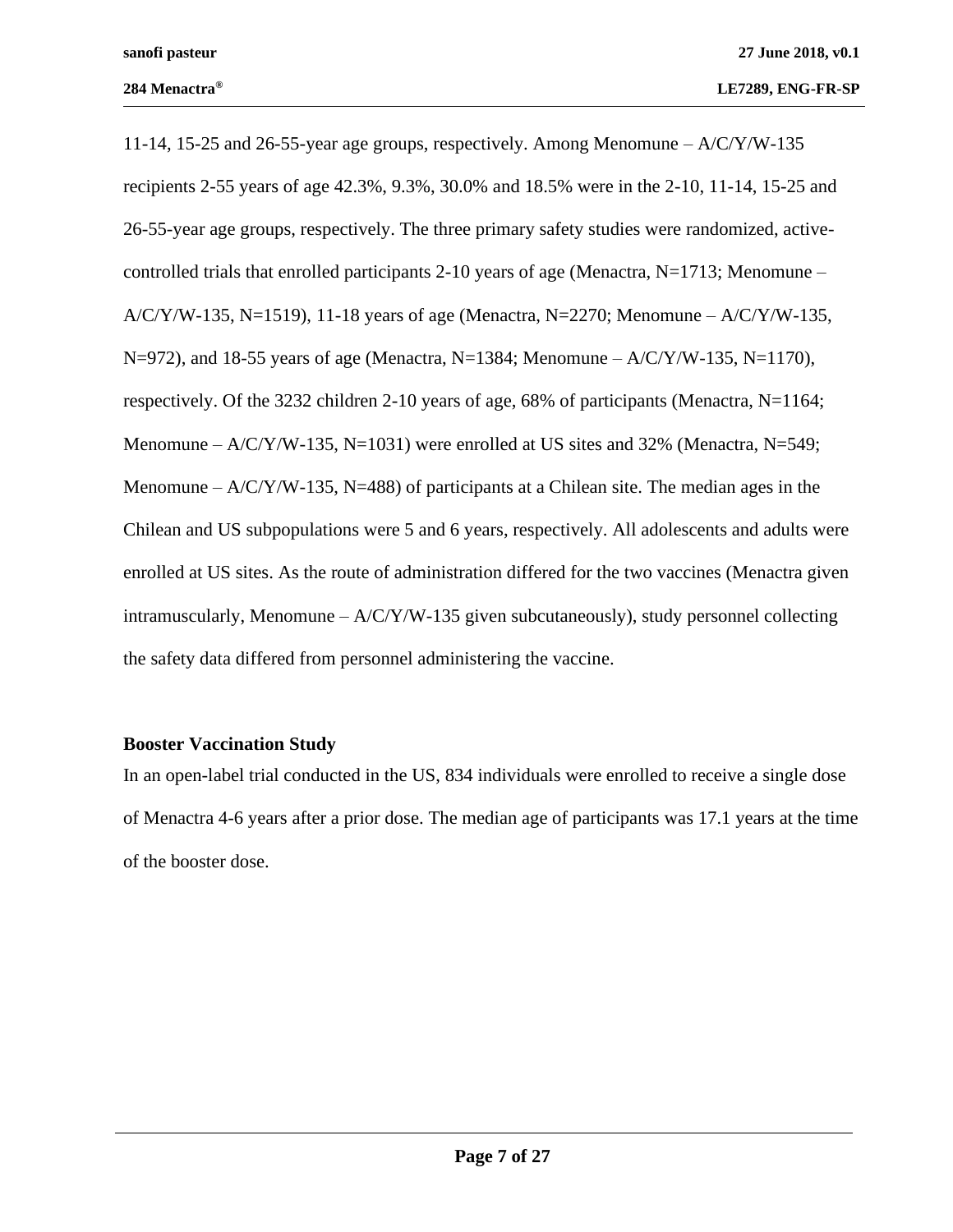#### **Safety Evaluation**

Participants were monitored after each vaccination for 20 or 30 minutes for immediate reactions, depending on the study. Solicited injection site and systemic reactions were recorded in a diary card for 7 consecutive days after each vaccination. Participants were monitored for 28 days (30 days for infants and toddlers) for unsolicited adverse events and for 6 months post-vaccination for visits to an emergency room, unexpected visits to an office physician, and serious adverse events (SAEs). Unsolicited adverse event information was obtained either by telephone interview or at an interim clinic visit. Information regarding adverse events that occurred in the 6-month postvaccination time period was obtained via a scripted telephone interview.

#### **Serious Adverse Events in All Safety Studies**

Serious adverse events were reported during a 6-month time period following vaccinations in individuals 9 months through 55 years of age. In children who received Menactra at 9 months and at 12 months of age, SAEs occurred at a rate of 2.0% - 2.5%. In participants who received one or more childhood vaccine(s) (without co-administration of Menactra) at 12 months of age, SAEs occurred at a rate of 1.6% - 3.6%, depending on the number and type of vaccines received. In children 2-10 years of age, SAEs occurred at a rate of 0.6% following Menactra and at a rate of 0.7% following Menomune  $- A/C/Y/W-135$ . In adolescents 11 through 18 years of age and adults 18 through 55 years of age, SAEs occurred at a rate of 1.0% following Menactra and at a rate of 1.3% following Menomune – A/C/Y/W-135. In adolescents and adults, SAEs occurred at a rate of 1.3% following booster vaccination with Menactra.

#### **Solicited Adverse Events in the Primary Safety Studies**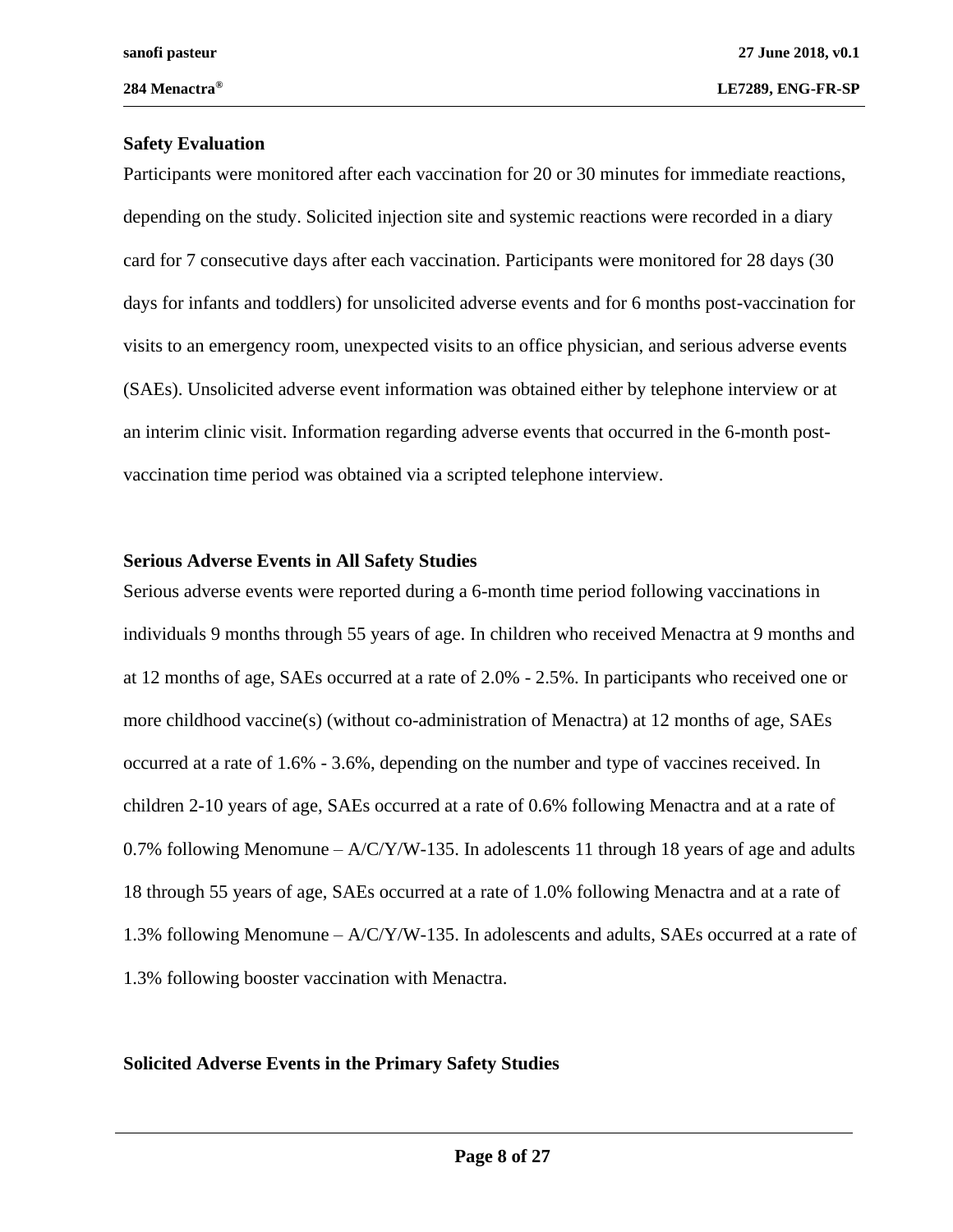The most frequently reported solicited injection site and systemic adverse reactions within 7 days following vaccination in children 9 months and 12 months of age were injection site tenderness and irritability.

The most frequently reported solicited local and systemic adverse reactions in US children aged 2-10 years were injection site pain and irritability. Diarrhea, drowsiness, and anorexia were also common. The most commonly reported solicited injection site and systemic adverse reactions in adolescents, ages 11-18 years, and adults, ages 18-55 years, after a single dose were injection site pain, headache, and fatigue. Except for redness in adults, injection site reactions were more frequently reported after Menactra vaccination than after Menomune  $- A/C/Y/W-135$  vaccination.

#### **Solicited Adverse Events in a Booster Vaccination Study**

For a description of the study design and number of participants, [see **[Clinical Trials Experience](#page-4-0)***,*  **[Booster Vaccination Study](#page-6-0)**]*.* The most common solicited injection site and systemic reactions within 7 days of vaccination were pain (60.2%) and myalgia (42.8%), respectively. Overall rates of solicited injection site reactions and solicited systemic reactions were similar to those observed in adolescents and adults after a single Menactra dose. The majority of solicited reactions were Grade 1 or 2 and resolved within 3 days.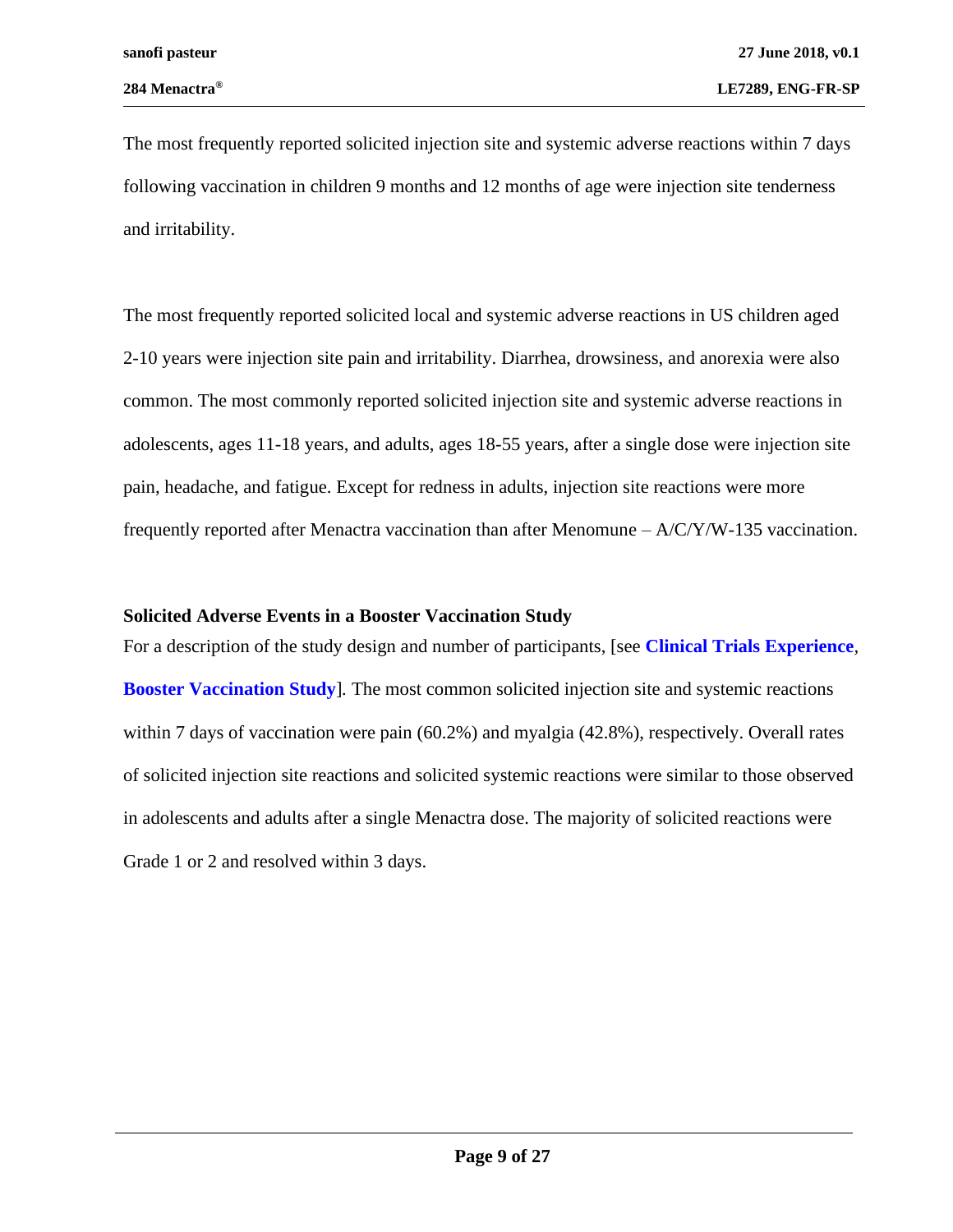#### **Adverse Events in Concomitant Vaccine Studies**

**Solicited Injection Site and Systemic Reactions When Given With Other Pediatric Vaccines**  For a description of the study design and number of participants [see **[Clinical Trials Experience](#page-4-0)***,* **[Concomitant Vaccine Administration](#page-23-0)**]*.* In the primary safety study, 1378 US children were enrolled to receive Menactra alone at 9 months of age and Menactra plus one or more other routinely administered vaccines (MMRV, PCV7, and HepA) at 12 months of age (N=961). Another group of children received two or more routinely administered vaccines (MMRV, PCV7, and HepA vaccines) (control group, N=321) at 12 months of age. Participants who received Menactra and the concomitant vaccines at 12 months of age described above reported similar frequencies of tenderness, redness, and swelling at the Menactra injection site and at the concomitant vaccine injection sites. Tenderness was the most frequent injection site reaction (48%, 39%, 46%, and 43% at the Menactra, MMRV, PCV7, and HepA sites, respectively). Irritability was the most frequent systemic reaction, reported in 62% of recipients of Menactra plus concomitant vaccines, and 65% of the control group. [See [Concomitant Vaccine](#page-23-0)  [Administration.](#page-23-0)]

In a randomized, parallel group, US multi-center clinical trial conducted in children 4 through 6 years of age, Menactra was administered as follows: 30 days after concomitant DAPTACEL®, Diphtheria and Tetanus Toxoids and Acellular Pertussis Vaccine Adsorbed, (DTaP), manufactured by Sanofi Pasteur Limited +  $\text{POL}^{\circledcirc}$ , Poliovirus Vaccine Inactivated, (IPV), manufactured by Sanofi Pasteur SA [Group A]; concomitantly with DAPTACEL followed 30 days later by IPV [Group B]; concomitantly with IPV followed 30 days later by DAPTACEL [Group C]. Solicited injection site and systemic reactions were recorded in a diary card for 7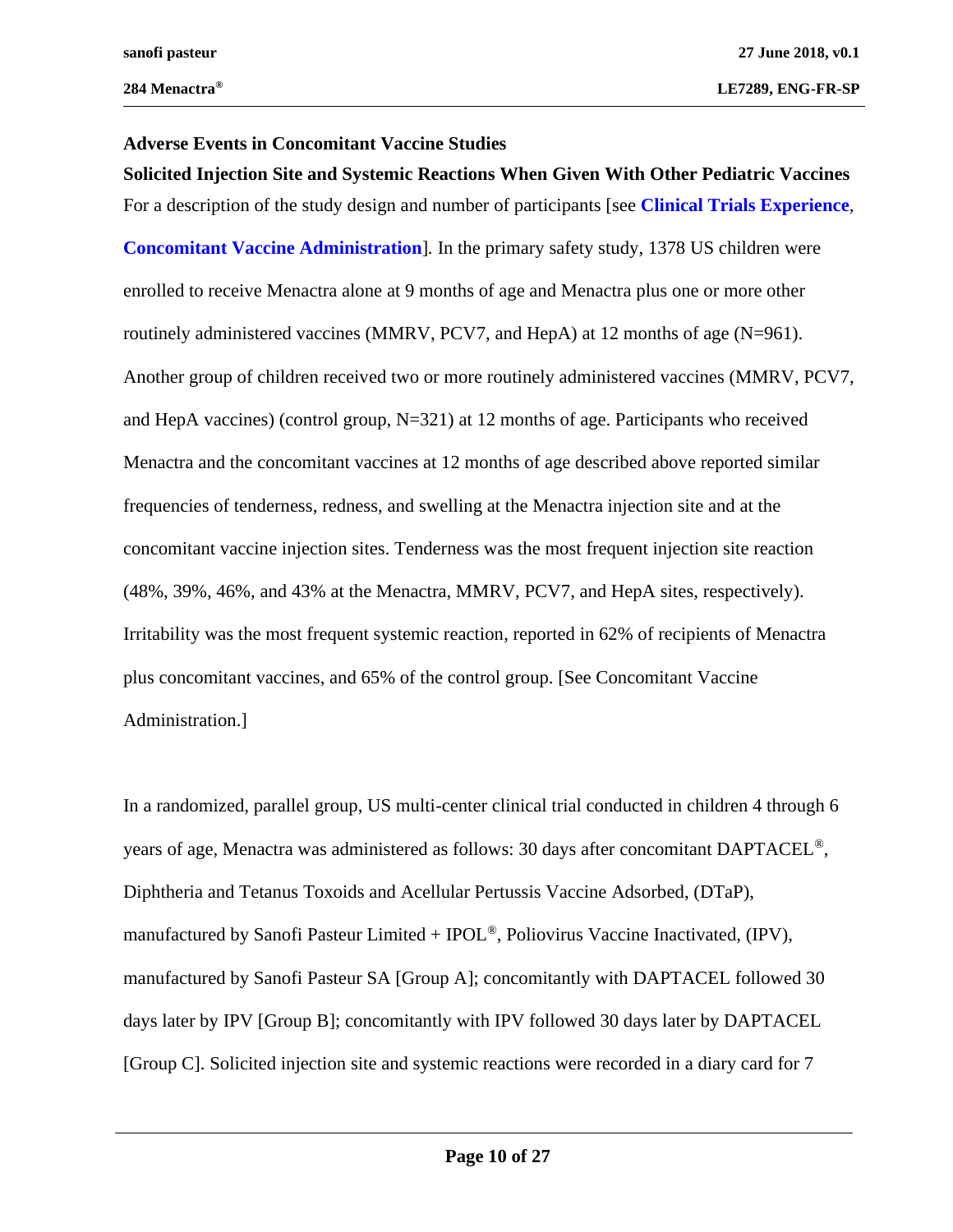consecutive days after each vaccination. For all study groups, the most frequently reported solicited local reaction at the Menactra site was pain: 52.2%, 60.9% and 56.0% of participants in Groups A, B and C, respectively. For all study groups, the most frequently reported systemic reaction following the administration of Menactra alone or with the respective concomitant vaccines was myalgia: 24.2%, 37.3% and 26.7% of participants in Groups A, B and C, respectively. Fever >39.5ºC occurred at <1.0% in all groups. [See **[Concomitant Vaccine](#page-23-0)  [Administration.](#page-23-0)**]

#### **Solicited Injection Site and Systemic Reactions When Given With Tetanus and Diphtheria Toxoid Adsorbed Vaccine (Td)**

In a clinical study, rates of local and systemic reactions after Menactra and Tetanus and Diphtheria Toxoid Adsorbed (Td) vaccine manufactured by Sanofi Pasteur Inc. were compared [see **[Drug Interactions](#page-13-0)** and **[Concomitant Vaccine Administration](#page-23-0)** for study description]. Injection site pain was reported more frequently after Td vaccination than after Menactra vaccination (71% versus 53%). The overall rate of systemic adverse events was higher when Menactra and Td vaccines were given concomitantly than when Menactra was administered 28 days after Td vaccine (59% versus 36%). In both groups, the most common reactions were headache (Menactra + Td vaccine, 36%; Td vaccine + Placebo, 34%; Menactra alone, 22%) and fatigue (Menactra + Td vaccine, 32%; Td vaccine + Placebo, 29%; Menactra alone, 17%). Fever  $\geq$ 40.0°C occurred at ≤0.5% in all groups.

### **Solicited Injection Site and Systemic Reactions When Given With Typhoid Vi Polysaccharide Vaccine**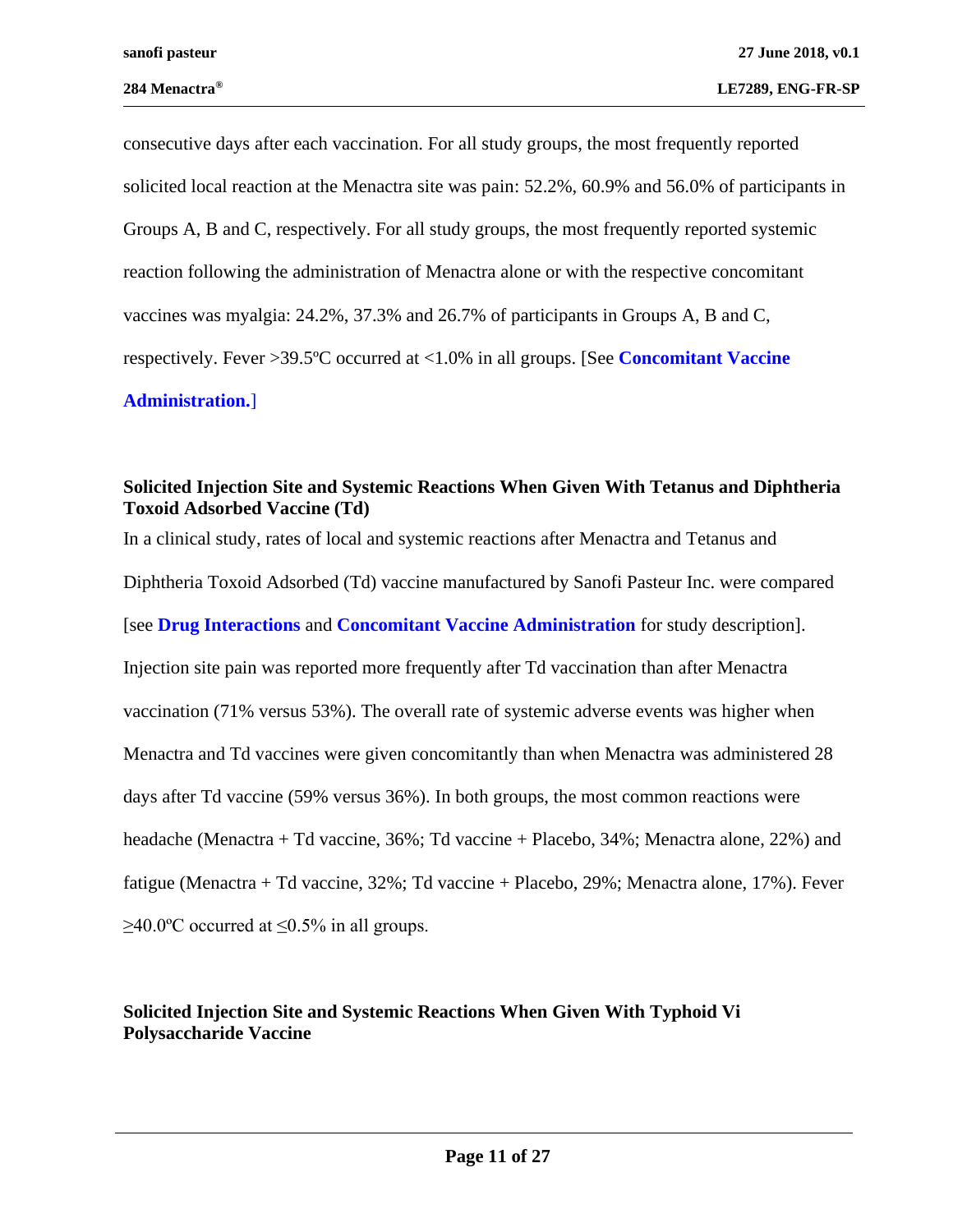In a clinical study, rates of local and systemic reactions after Menactra and Typhim  $Vi^{\circledast}$  [Typhoid Vi Polysaccharide Vaccine] (Typhoid), produced by Sanofi Pasteur SA were compared [see **[Drug](#page-13-0)  [Interactions](#page-13-0)** and **[Concomitant Vaccine Administration](#page-23-0)**] for a description of the concomitantly administered vaccine, study design and number of participants. More participants experienced pain after Typhoid vaccination than after Menactra vaccination (Typhoid + Placebo, 76% versus Menactra + Typhoid, 47%). The majority (70%-77%) of injection site solicited reactions for both groups at either injection site were reported as Grade 1 and resolved within 3 days post-vaccination. In both groups, the most common systemic reaction was headache (Menactra + Typhoid, 41%; Typhoid + Placebo, 42%; Menactra alone, 33%) and fatigue (Menactra + Typhoid, 38%; Typhoid  $+$  Placebo, 35%; Menactra alone, 27%). Fever  $\geq 40.0$ °C and seizures were not reported in either group.

#### <span id="page-11-0"></span>**Post-Marketing Experience**

In addition to reports in clinical trials, worldwide voluntary adverse events reports received since market introduction of Menactra are listed below. This list includes serious events and/or events which were included based on severity, frequency of reporting or a plausible causal connection to Menactra. Because these events were reported voluntarily from a population of uncertain size, it is not possible to reliably estimate their frequency or establish a causal relationship to vaccination.

### **Blood and Lymphatic System Disorders**

Lymphadenopathy

Immune System Disorders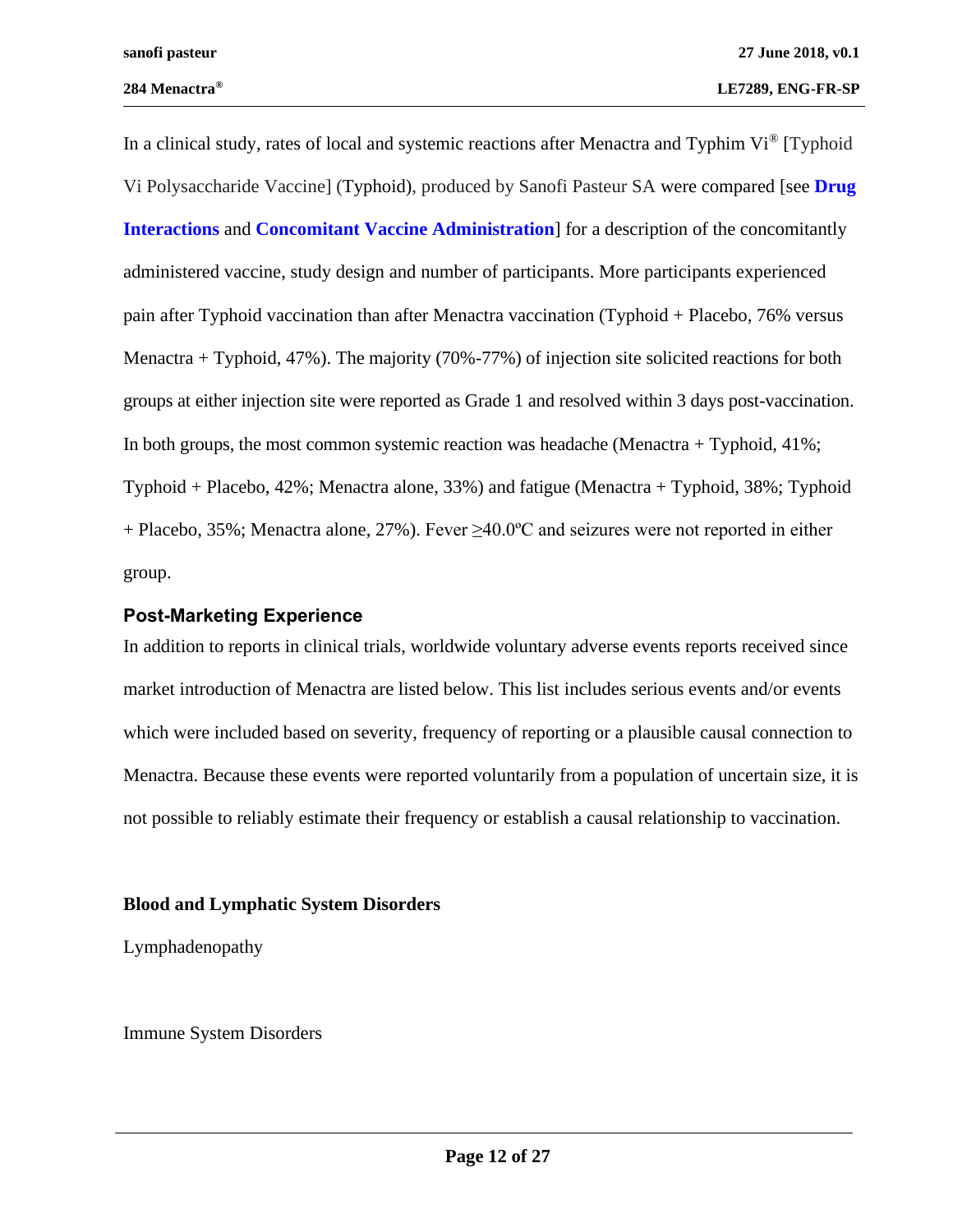Hypersensitivity reactions such as anaphylaxis/anaphylactic reaction, wheezing, difficulty breathing, upper airway swelling, urticaria, erythema, pruritus, hypotension

### Nervous System Disorders

Guillain-Barré syndrome, paraesthesia, vasovagal syncope, dizziness, convulsion, facial palsy, acute disseminated encephalomyelitis, transverse myelitis

Musculoskeletal and Connective Tissue Disorders

Myalgia

General Disorders and Administrative Site Conditions

Large injection site reactions, extensive swelling of the injected limb (may be associated with erythema, warmth, tenderness or pain at the injection site).

## <span id="page-12-0"></span>**Post-Marketing Safety Study**

The risk of GBS following receipt of Menactra was evaluated in a US retrospective cohort study using healthcare claims data from 9,578,688 individuals 11 through 18 years of age, of whom 1,431,906 (15%) received Menactra. Of 72 medical chart-confirmed GBS cases, none had received Menactra within 42 days prior to symptom onset. An additional 129 potential cases of GBS could not be confirmed or excluded due to absent or insufficient medical chart information. In an analysis that took into account the missing data, estimates of the attributable risk of GBS ranged from 0 to 5 additional cases of GBS per 1,000,000 vaccinees within the 6 week period following vaccination.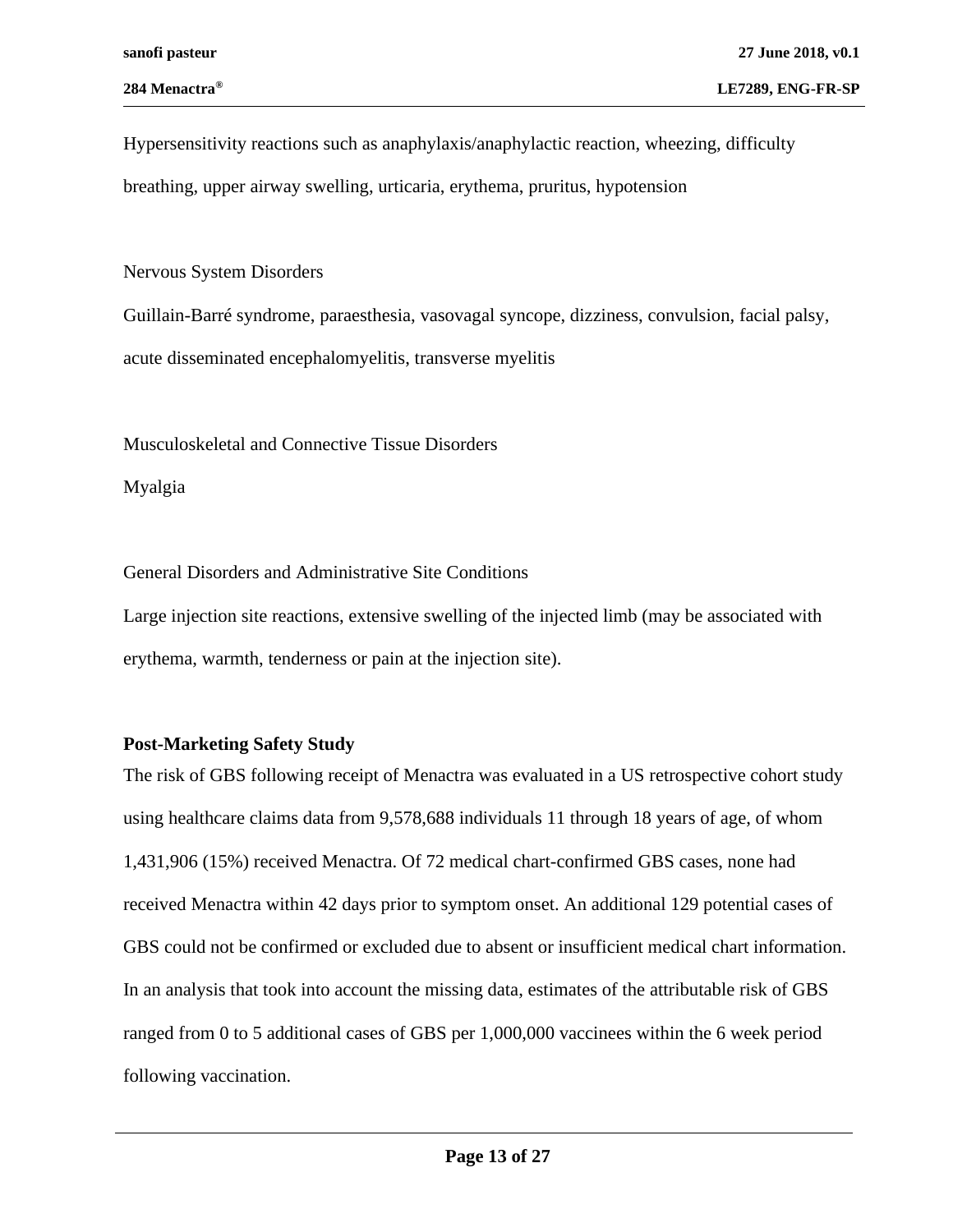# <span id="page-13-0"></span>**DRUG INTERACTIONS**

### **Concomitant Administration with Other Vaccines**

Menactra was concomitantly administered with Typhim Vi<sup>®</sup> [Typhoid Vi Polysaccharide Vaccine] (Typhoid) and Tetanus and Diphtheria Toxoids Adsorbed, For Adult Use (Td) vaccine, in individuals 18 through 55 and 11 through 17 years of age, respectively. In children 4 through 6 years of age, Menactra was co-administered with DAPTACEL, and in children younger than 2 years of age, Menactra vaccine was co-administered with one or more of the following vaccines: PCV7, MMR, V, MMRV, HepA, or Hib vaccine [see **[CLINICAL STUDIES](#page-18-0)** and **[ADVERSE](#page-4-1)  [REACTIONS](#page-4-1)**].

When Menactra and DAPTACEL are to be administered to children 4 through 6 years of age, preference should be given to simultaneous administration of the 2 vaccines or administration of Menactra prior to DAPTACEL. Administration of Menactra one month after DAPTACEL has been shown to reduce meningococcal antibody responses to Menactra. Data are not available to evaluate the immune response to Menactra administered to younger children following DAPTACEL or to Menactra administered to persons <11 years of age following other diphtheria toxoid-containing vaccines [see **[CLINICAL STUDIES](#page-18-0)**].

When Menactra was administered concomitantly with PCV, antibody responses to 3 of the 7 serotypes in PCV and to serogroup W-135 of Menactra did not meet the non-inferiority criteria. Given the high antibody response rates to all PCV serotypes when assessed by either ELISA or OPA, and considering that >81% of subjects achieved SBA-HC antibody titers ≥1:8 for all 4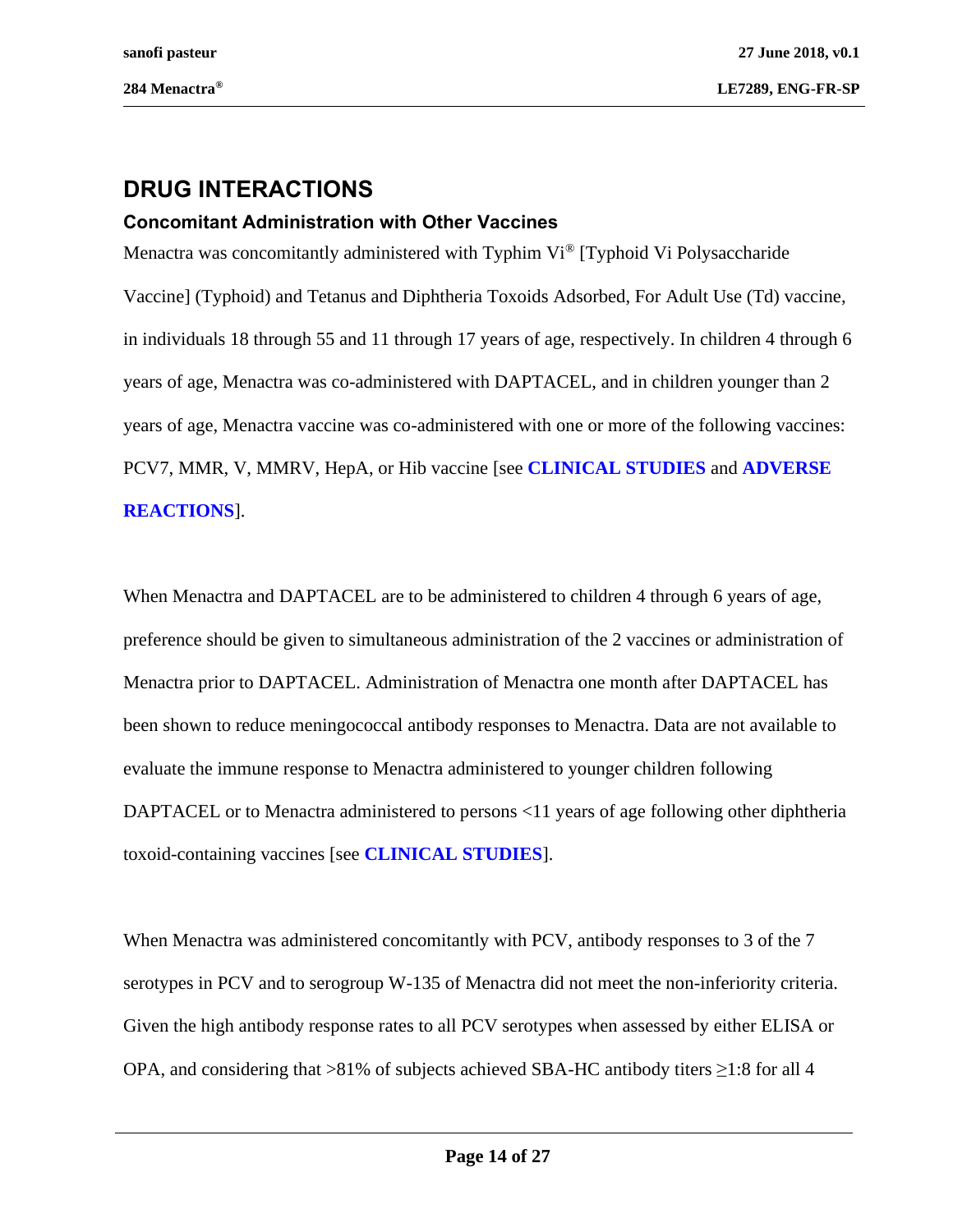serogroups of Menactra, it is unlikely that there will be any impact on the clinical efficacy of either of these vaccines when administered concomitantly [see **[CLINICAL STUDIES](#page-18-0)** - **[Concomitant Vaccine Administration](#page-23-0)**].

Do not mix Menactra with other vaccines in the same syringe. When Menactra is administered concomitantly with other injectable vaccines, the vaccines should be administered with different syringes and given at separate injection sites.

Immunosuppressive therapies, including irradiation, antimetabolites, alkylating agents, cytotoxic drugs, and corticosteroids (used in greater than physiologic doses) may reduce the immune response to vaccines.

# **USE IN SPECIFIC POPULATIONS**

### <span id="page-14-0"></span>**Pregnancy**

Pregnancy Exposure Registry

There is a pregnancy exposure registry that monitors pregnancy outcomes in women exposed to Menactra during pregnancy. To enroll in or obtain information about the registry, please send an email to **SanofiPasteurPharmaco**@sanofi.com or call Sanofi Pasteur at 1-800-822-2463. Risk Summary

All pregnancies have a risk of birth defect, loss, or other adverse outcomes. In the US general population, the estimated background risk of major birth defects and miscarriage in clinically recognized pregnancies is 2% to 4% and 15% to 20%, respectively. There are no adequate and well-controlled studies of Menactra administration in pregnant women in the US. Available data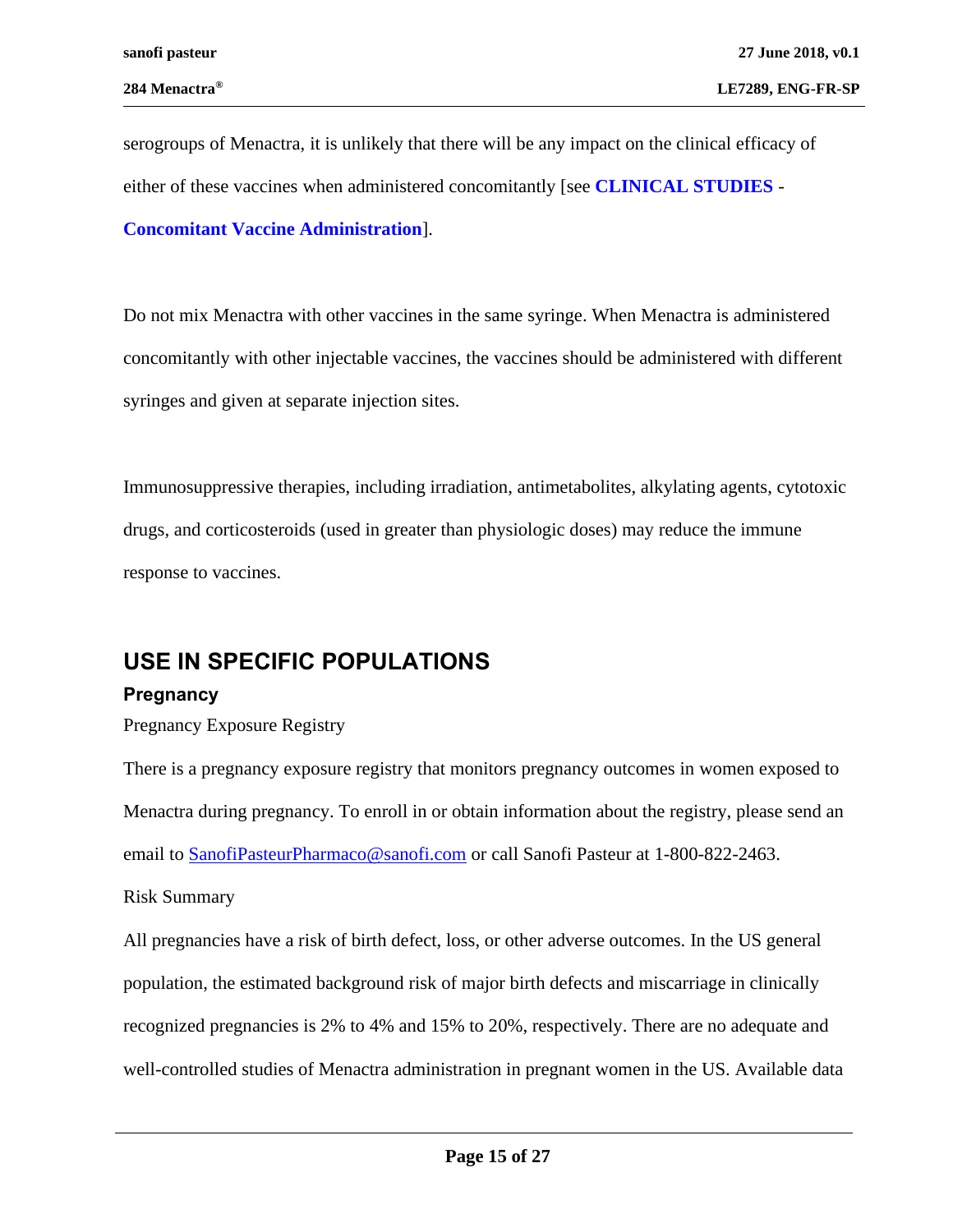suggest that rates of major birth defects and miscarriage in women who received Menactra 30 days prior to pregnancy or during pregnancy are consistent with estimated background rates.

A developmental toxicity study was performed in female mice given 0.1 mL (in divided doses) of Menactra prior to mating and during gestation (a single human dose is 0.5 mL). The study revealed no evidence of harm to the fetus due to Menactra [see *Animal Data*].

#### Data

#### Human Data

A pregnancy registry spanning 11 years (2005-2016) included 222 reports of exposure to Menactra from 30 days before or at any time during pregnancy. Of these reports, 87 had known pregnancy outcomes available and were enrolled in the pregnancy registry prior to the outcomes being known. Outcomes among these prospectively followed pregnancies included 2 major birth defects and 6 miscarriages.

#### Animal Data

A developmental toxicity study was performed in female mice. The animals were administered 0.1 mL of Menactra (in divided doses) at each of the following time points: 14 days prior to mating, and on Days 6 and 18 of gestation (a single human dose is 0.5 mL). There were no vaccine-related fetal malformations or variations, and no adverse effects on pre-weaning development observed in the study.

### **Lactation**

Risk Summary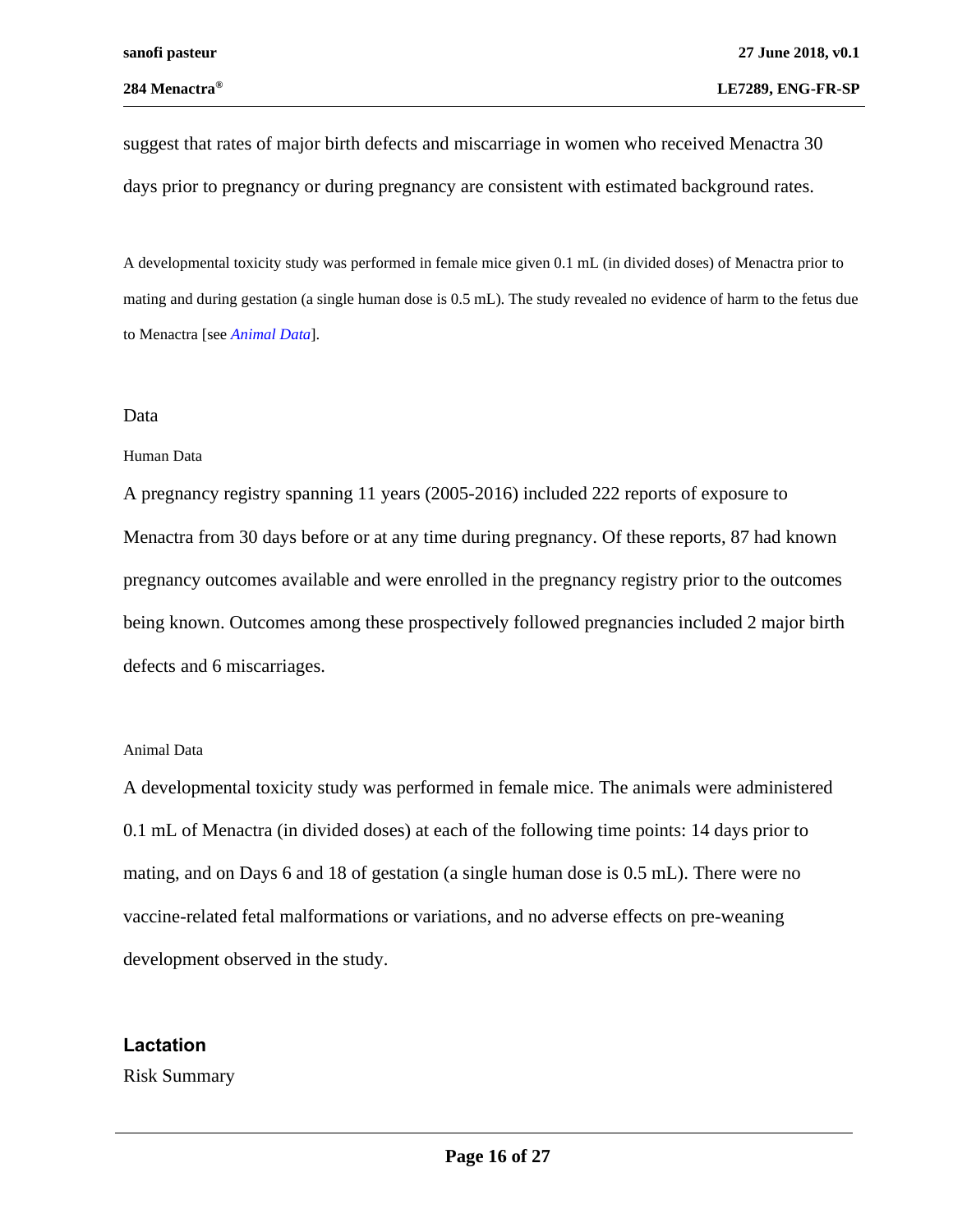The developmental and health benefits of breastfeeding should be considered along with the mother's clinical need for Menactra and any potential adverse effects on the breastfed child from Menactra. Data are not available to assess the effects of Menactra on the breastfed infant or on milk production/excretion.

### **Pediatric Use**

Menactra is not approved for use in infants under 9 months of age. Available data show that infants administered three doses of Menactra (at 2, 4, and 6 months of age) had diminished responses to each meningococcal vaccine serogroup compared to older children given two doses at 9 and 12 months of age.

### **Geriatric Use**

Safety and effectiveness of Menactra in adults older than 55 years have not been established.

# <span id="page-16-0"></span>**DESCRIPTION**

Menactra is a sterile, intramuscularly administered vaccine that contains *N meningitidis* serogroup A, C, Y and W-135 capsular polysaccharide antigens individually conjugated to diphtheria toxoid protein. *N meningitidis* A, C, Y and W-135 strains are cultured on Mueller Hinton agar and grown in Watson Scherp media containing casamino acid. The polysaccharides are extracted from the *N meningitidis* cells and purified by centrifugation, detergent precipitation, alcohol precipitation, solvent extraction and diafiltration. To prepare the polysaccharides for conjugation, they are depolymerized, derivatized, and purified by diafiltration. Diphtheria toxin is derived from *Corynebacterium diphtheriae* grown in modified culture medium containing hydrolyzed casein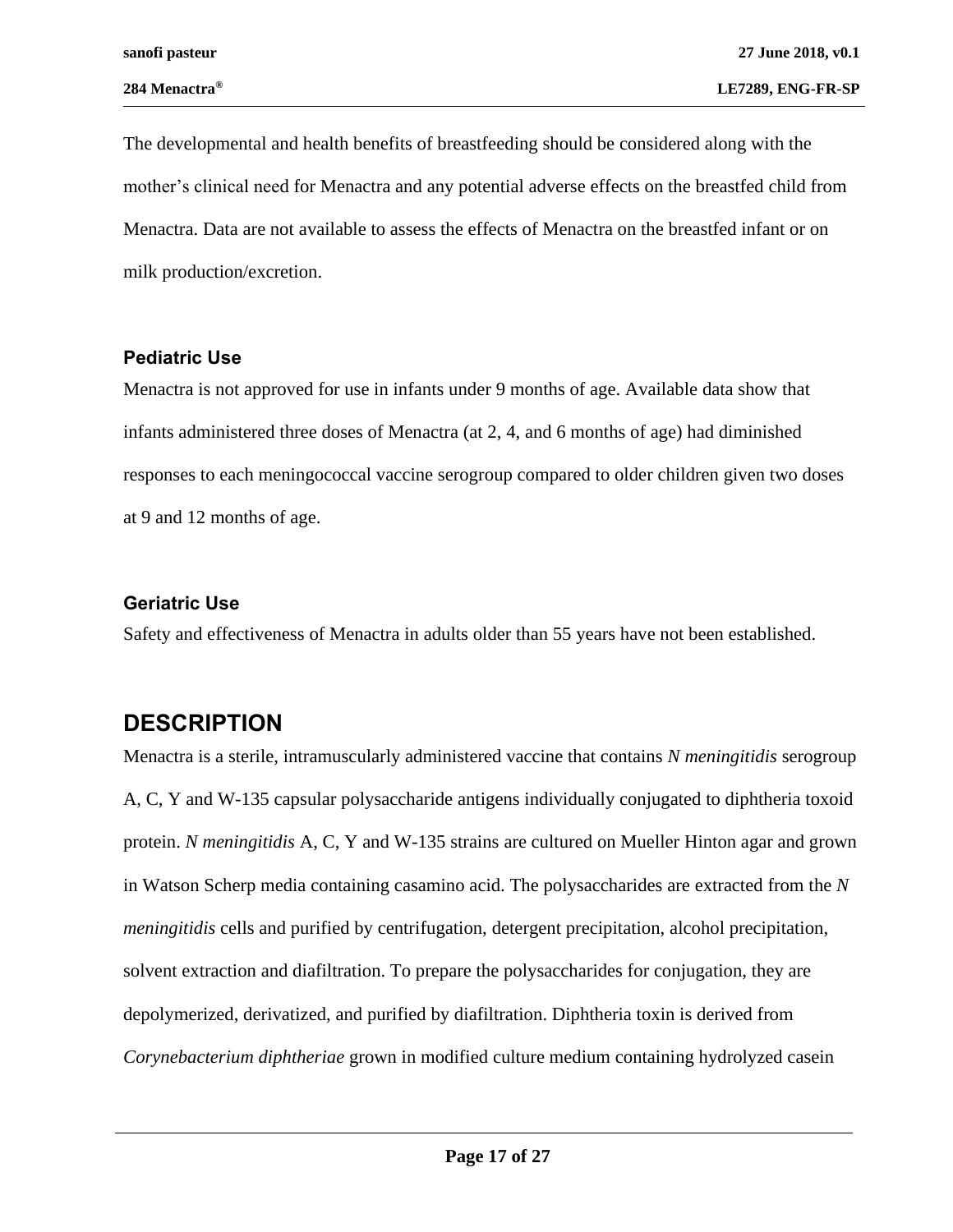and is detoxified using formaldehyde. The diphtheria toxoid protein is purified by ammonium sulfate fractionation and diafiltration. The derivatized polysaccharides are covalently linked to diphtheria toxoid and purified by serial diafiltration. The four meningococcal components, present as individual serogroup-specific glycoconjugates, compose the final formulated vaccine. No preservative or adjuvant is added during manufacture. Each 0.5 mL dose may contain residual amounts of formaldehyde of less than 2.66 mcg (0.000532%), by calculation. Potency of Menactra is determined by quantifying the amount of each polysaccharide antigen that is conjugated to diphtheria toxoid protein and the amount of unconjugated polysaccharide present.

Menactra is manufactured as a sterile, clear to slightly turbid liquid. Each 0.5 mL dose of vaccine is formulated in sodium phosphate buffered isotonic sodium chloride solution to contain 4 mcg each of meningococcal A, C, Y and W-135 polysaccharides conjugated to approximately 48 mcg of diphtheria toxoid protein carrier.

The vial stopper is not made with natural rubber latex.

# **CLINICAL PHARMACOLOGY**

### **Mechanism of Action**

The presence of bactericidal anti-capsular meningococcal antibodies has been associated with protection from invasive meningococcal disease. Menactra induces the production of bactericidal antibodies specific to the capsular polysaccharides of serogroups A, C, Y and W-135.

# **NON-CLINICAL TOXICOLOGY**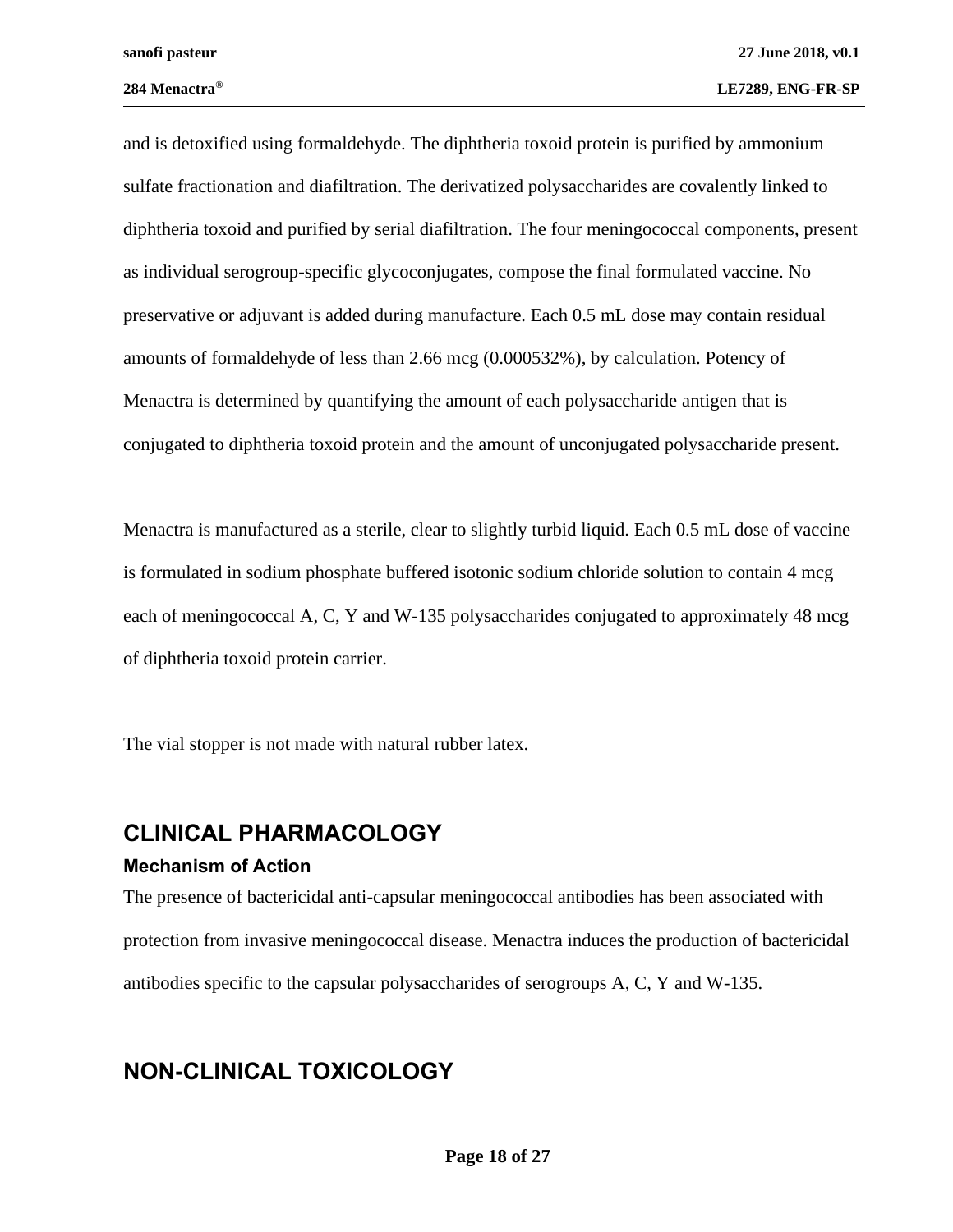### **Carcinogenesis, Mutagenesis, Impairment of Fertility**

Menactra has not been evaluated for carcinogenic or mutagenic potential, or for impairment of male fertility. A developmental animal toxicity study showed that Menactra had no effects on female fertility in mice [see **[Pregnancy](#page-14-0)**]*.*

# <span id="page-18-0"></span>**CLINICAL STUDIES**

### **Efficacy**

The serum bactericidal assay (SBA) used to test sera contained an exogenous complement source that was either human (SBA-H) or baby rabbit (SBA-BR).

The response to Menactra vaccination administered to children 9 months through 10 years of age was evaluated by the proportion of participants having an SBA-H antibody titer of 1:8 or greater, for each serogroup. In individuals 11 through 55 years of age, the response to Menactra vaccination was evaluated by the proportion of participants with a 4-fold or greater increase in baseline bactericidal antibody titers to each serogroup as measured by SBA-BR. For individuals 2 through 55 years of age, vaccine efficacy after a single dose was inferred from the demonstration of immunologic equivalence to a US-licensed meningococcal polysaccharide vaccine, Menomune – A/C/Y/W-135 vaccine as assessed by SBA.

### **Immunogenicity**

### **Immunogenicity in Children 9 through 23 Months of Age**

In a randomized, US, multi-center trial, children received Menactra at 9 months and 12 months of age. The first Menactra dose was administered alone, followed by a second Menactra dose given alone (N=404), or with MMRV (N=302), or with PCV7 (N=422). For all participants, sera were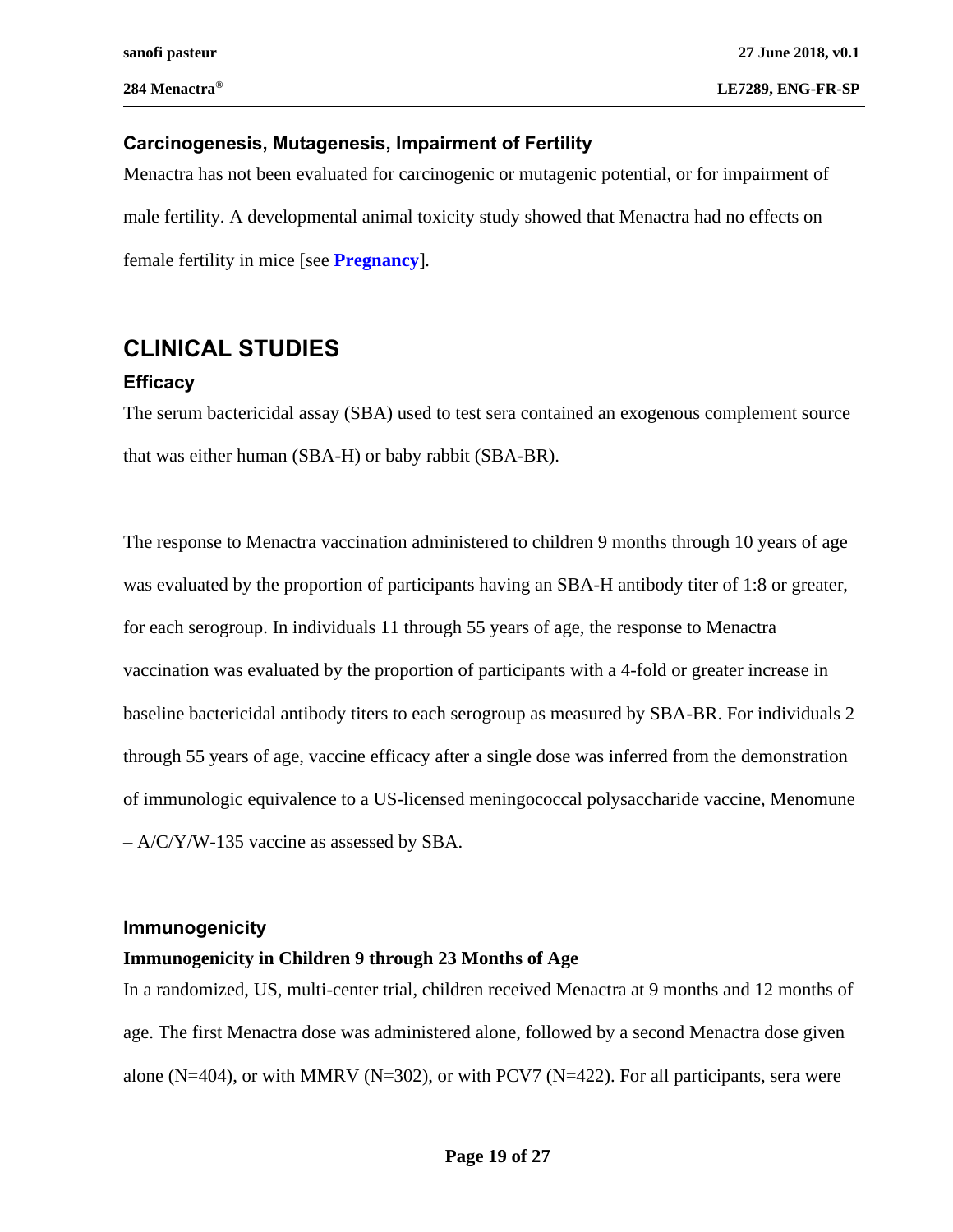obtained approximately 30 days after last vaccination. There were no substantive differences in demographic characteristics between the vaccine groups. The median age for administration of the first dose of Menactra was approximately 9 months. In the primary immunogenicity study, children received Menactra at 9 and 12 months of age, the majority of the participants in groups that received the second dose of Menactra alone or with concomitant pediatric vaccine(s), achieved SBA-HC titers ≥1:8 for all serogroups. Groups that received the second dose of Menactra alone had  $\geq 91\%$  of subjects achieving an SBA-HC titer  $\geq 1:8$  for serogroups A, C, and Y and  $\geq$ 86% for serogroup W-135. When the second dose of Menactra was given concomitantly with MMRV (or MMRV+Hib) or with PCV, the percentages of subjects with SBA-HC titers  $\geq$ 1:8 were high ( $>90\%$  for serogroups A, C, and Y and  $>81\%$  for serogroup W-135). SBA-HC geometric mean titers (GMTs) were high for all serogroups.

An additional study evaluating responses to a 2-dose series of Menactra administered at either 9 and 15 months or at 12 and 15 months of age was conducted. Following the second dose of Menactra in the 9-15 months group, the percentages of participants with hSBA titer  $\geq$ 1:8 were high for all of the serogroups (>96% for C, Y and W-135 and >85.2% for serogroup A). Similar responses were observed in the 12-15 months group. The percentages of participants with an hSBA titer  $\geq$ 1:8 were: 85.2% for A; 100.0% for C and  $\geq$ 96% for both Y and W-135 serogroups.

#### **Immunogenicity in Individuals 2 through 55 Years of Age**

Immunogenicity was evaluated in three comparative, randomized, US, multi-center, active controlled clinical trials that enrolled children (2 through 10 years of age), adolescents (11 through 18 years of age), and adults (18 through 55 years of age). Participants received a single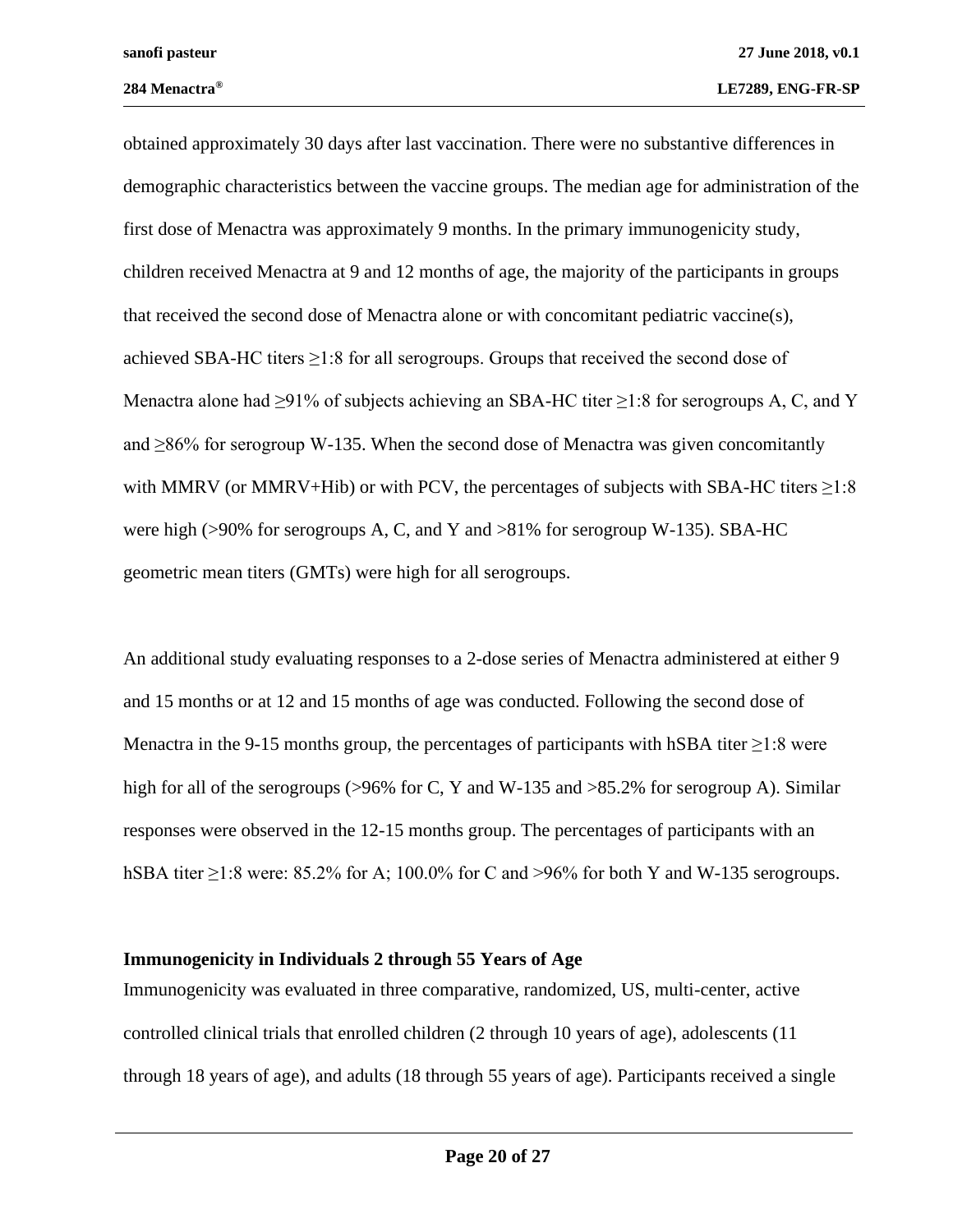dose of Menactra (N=2526) or Menomune –  $A/C/Y/W-135$  (N=2317). For all age groups studied, sera were obtained before and approximately 28 days after vaccination. [Blinding procedures for safety assessments are described in **[ADVERSE REACTIONS](#page-4-1)** section.]

In each of the trials, there were no substantive differences in demographic characteristics between the vaccine groups, between immunogenicity subsets or the overall study population. In the study of children 2 through 10 years of age, the median age of participants was 3 years; 95% completed the study. In the adolescent trial, the median age for both groups was 14 years; 99% completed the study. In the adult trial, the median age for both groups was 24 years; 94% completed the study.

### **Immunogenicity in Children 2 through 10 Years of Age**

Of 1408 enrolled children 2 through 10 years of age, immune responses evaluated by hSBA in a subset of Menactra participants (2 through 3 years of age, N=52; 4 through 10 years of age, N=84) and Menomune –  $A/C/Y/W-135$  participants (2 through 3 years of age, N=53; 4 through 10 years of age, N=84), the percentages of subjects with a titer  $\geq$ 1:8 were constantly higher in the Menactra group for all four serogroups.

In the evaluated subset of participants 2 through 3 years of age, the percentage of participants with an SBA-H titer  $\geq$ 1:8 at Day 28 were 73%, Serogroup A; 63%, Serogroup C; 88%, Serogroup Y; 63%, Serogroup W-135 in the Menactra group and 64%, Serogroup A; 38%, Serogroup C; 73%, Serogroup Y; and 33%, Serogroup W-135 in the Menomune  $-A/C/Y/W-135$  group.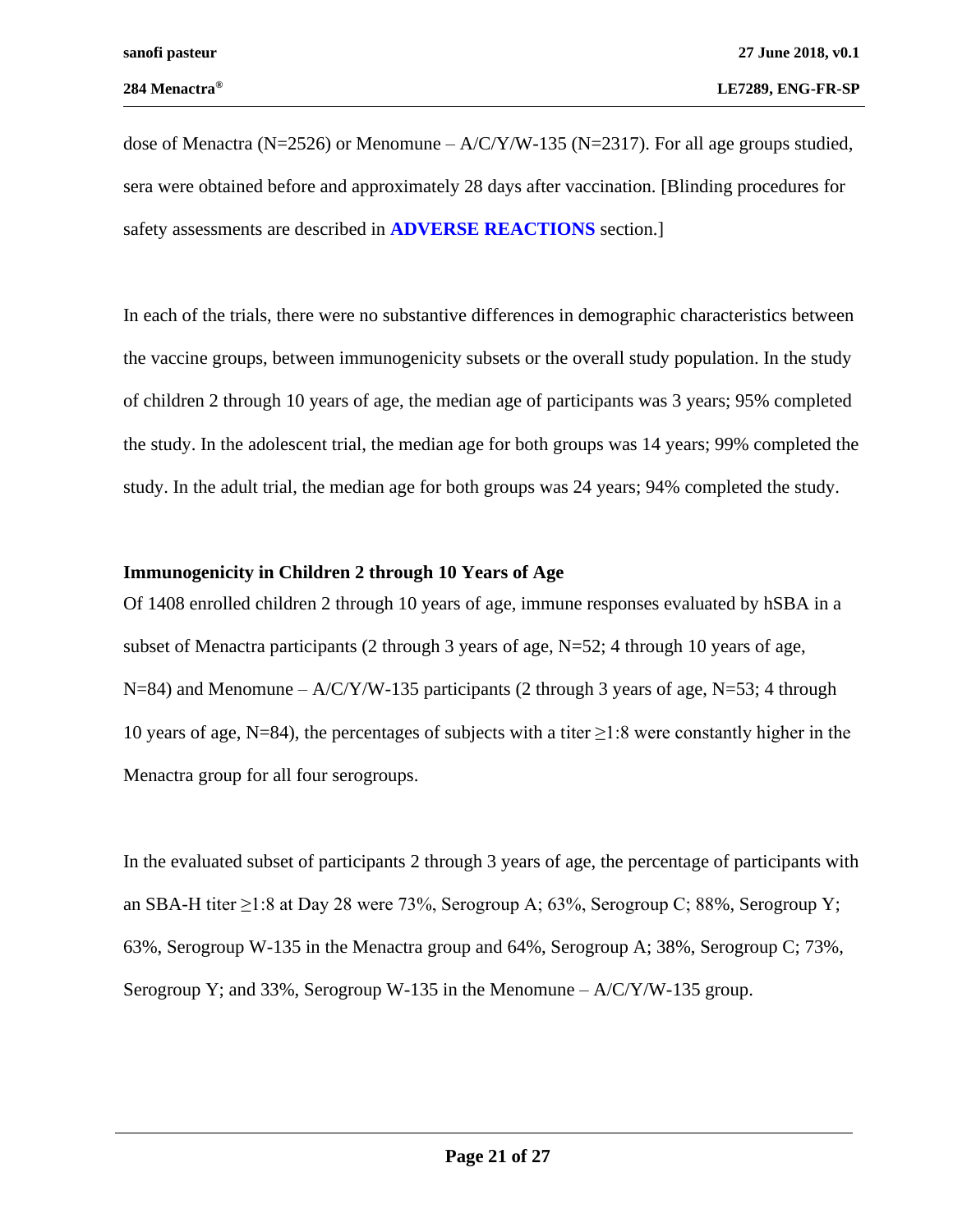In the evaluated subset of participants 4 through 10 years of age, the percentage of participants with an SBA-H titer  $\geq$ 1:8 at Day 28 were 81%, Serogroup A; 79%, Serogroup C; 99%, Serogroup Y; 85%, Serogroup W-135 in the Menactra group and 55%, Serogroup A; 48%, Serogroup C; 92%, Serogroup Y; and 79%, Serogroup W-135 in the Menomune  $- A/C/Y/W-135$  group.

#### **Immunogenicity in Adolescents 11 through 18 Years of Age**

Results from the comparative clinical trial conducted in 881 adolescents (aged 11 through 18 years) showed that the immune responses to Menactra and Menomune  $- A/C/Y/W-135$  were similar for all four serogroups.

The percentage of participants with an SBA-BR titer with a  $\geq$ 4-fold rise from the baseline were 93%, Serogroup A; 92%, Serogroup C; 82%, Serogroup Y; 97%, Serogroup W-135 in the Menactra group and 92%, Serogroup A; 89%, Serogroup C; 80%, Serogroup Y; and 95%, Serogroup W-135 in the Menomune  $- A/C/Y/W-135$  group.

In participants with undetectable pre-vaccination titers (ie, SBA-BR titers <1:8 at Day 0), seroconversion rates (defined as the proportions of participants achieving a  $\geq$ 4-fold rise in SBA-BR titers by Day 28) were similar between the Menactra and Menomune  $- A/C/Y/W-135$ recipients. Menactra participants achieved seroconversion rates of: 100%, Serogroup A; 99%, Serogroup C; 98%, Serogroup Y; 98%, Serogroup W-135. The seroconversion rates for Menomune –  $A/C/Y/W-135$  recipients were: 100%, Serogroup A; 99%, Serogroup C; 100%, Serogroup Y; 99%, Serogroup W-135.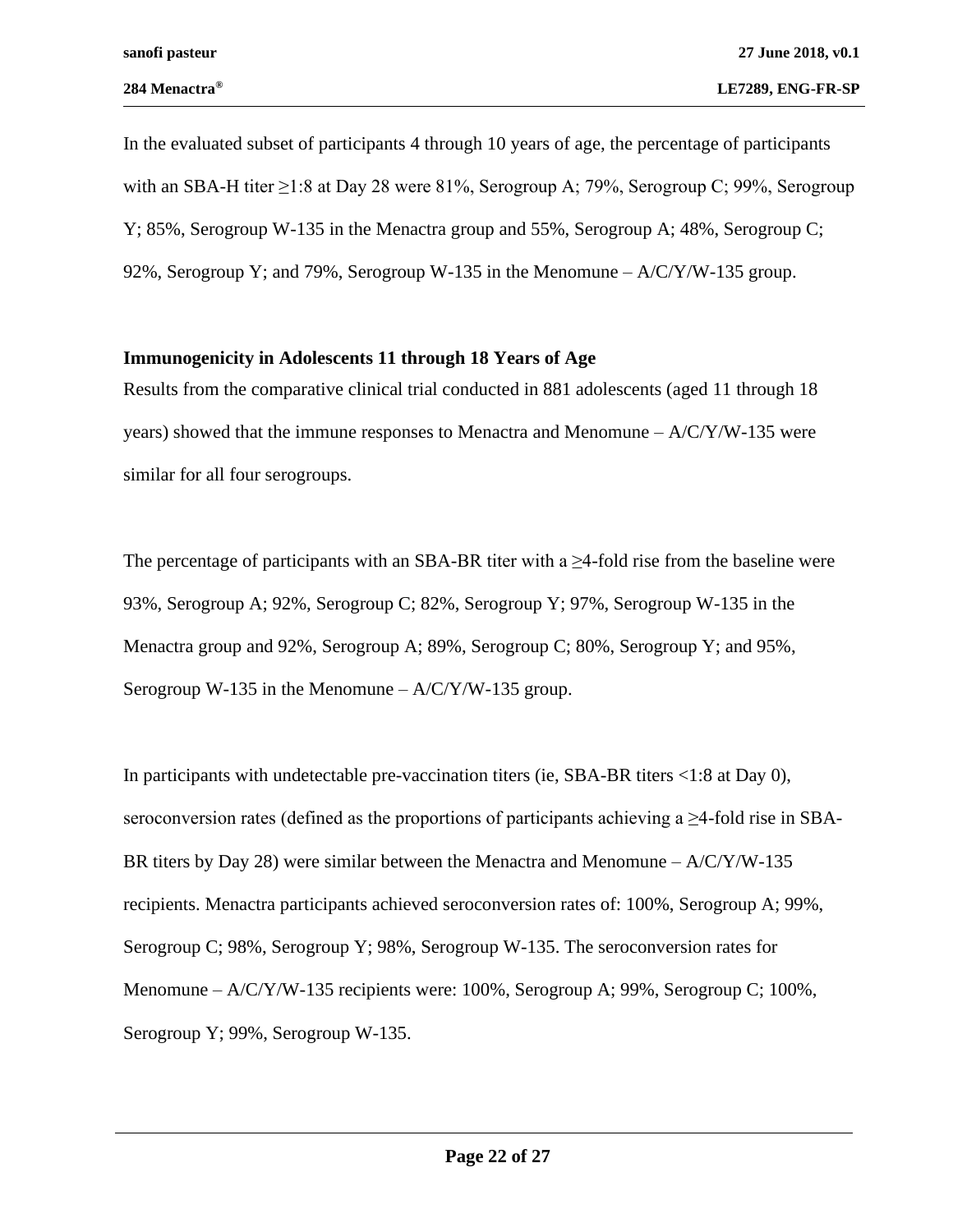#### **Immunogenicity in Adults 18 through 55 Years of Age**

Results from the comparative clinical trial conducted in 2554 adults aged 18 through 55 years showed that the immune responses to Menactra and Menomune  $- A/C/Y/W-135$  were similar for all four serogroups.

The percentage of participants with an SBA-BR titer with a  $\geq$ 4-fold rise from the baseline were 81%, Serogroup A; 89%, Serogroup C; 74%, Serogroup Y; and 89%, Serogroup W-135 in the Menactra group and 85%, Serogroup A; 90%, Serogroup C; 79%, Serogroup Y; and 94%, Serogroup W-135 in the Menomune  $- A/C/Y/W-135$  group.

In participants with undetectable pre-vaccination titers (ie, SBA-BR titers <1:8 at Day 0), seroconversion rates (defined as the proportions of participants achieving a  $\geq$ 4-fold rise in SBA-BR titers by Day 28) were similar between the Menactra and Menomune  $- A/C/Y/W-135$ recipients. Menactra participants achieved seroconversion rates of: 100%, Serogroup A; 99%, Serogroup C; 91%, Serogroup Y; and 97%, Serogroup W-135. The seroconversion rates for Menomune – A/C/Y/W-135 recipients were: 99%, Serogroup A; 98%, Serogroup C; 97%, Serogroup Y; and 99%, Serogroup W-135.

### **Immunogenicity in Adolescents and Adults Following Booster Vaccination**

For a description of the study design and number of participants, [see **[Clinical Trials Experience](#page-4-0)***,*  **[Booster Vaccination Study](#page-6-0)**.] Prior to revaccination, the percentage of participants (n=781) with an SBA-H titer  $\geq$ 1:8 were 64.5%, 44.2%, 38.7%, and 68.5% for Serogroups A, C, Y, and W-135, respectively. Among the subset of trial participants (n=112) for whom SBA-H responses at Day 6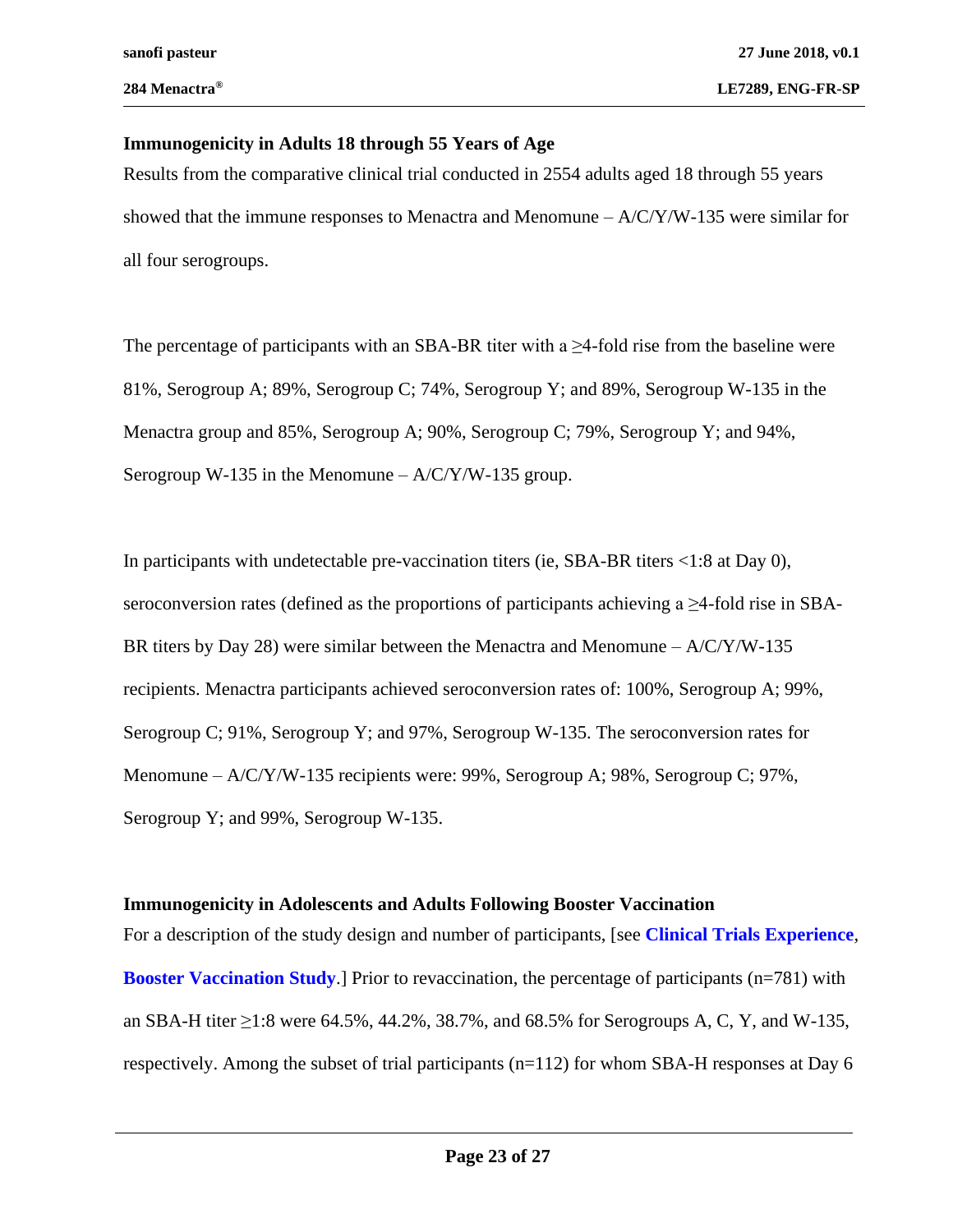were assessed, 86.6%, 91.1%, 94.6%, and 92.0% achieved a  $\geq$ 4-fold rise in SBA-H titer for Serogroups A, C, Y, and W-135, respectively. The proportions of participants (n=781) who achieved a  $\geq$ 4-fold rise in SBA-H titer by Day 28 were 95.0%, 95.3%, 97.1%, and 96% for Serogroups A, C, Y, and W-135, respectively. The proportions of participants who achieved an SBA-H titer ≥1:8 by Day 28 were >99% for each serogroup.

# <span id="page-23-0"></span>**Concomitant Vaccine Administration MMRV (or MMR+V) or PCV7**

In a US, active-controlled trial, 1179 children received Menactra at 9 months and 12 months of age. At 12 months of age, these children received Menactra concomitantly with MMRV ( $N=616$ ), or MMR+V (N=48), or PCV7 (N=250). Another group of 12-month old children received MMRV+PCV7 (N=485). Sera were obtained approximately 30 days after the last vaccinations. Measles, mumps, rubella and varicella antibody responses among children who received Menactra and MMRV (or MMR and V) were comparable to corresponding antibody responses among children who received MMRV and PCV7.

When Menactra was given concomitantly with PCV7, the non-inferiority criteria for comparisons of pneumococcal IgG geometric mean concentrations (GMCs) (upper limit of the two-sided 95% CI of the GMC ratio **≤**2) were not met for 3 of 7 serotypes (4, 6B, 18C). In a subset of participants with available sera, pneumococcal opsonophagocytic assay GMT data were consistent with IgG GMC data.

#### **Td Vaccine**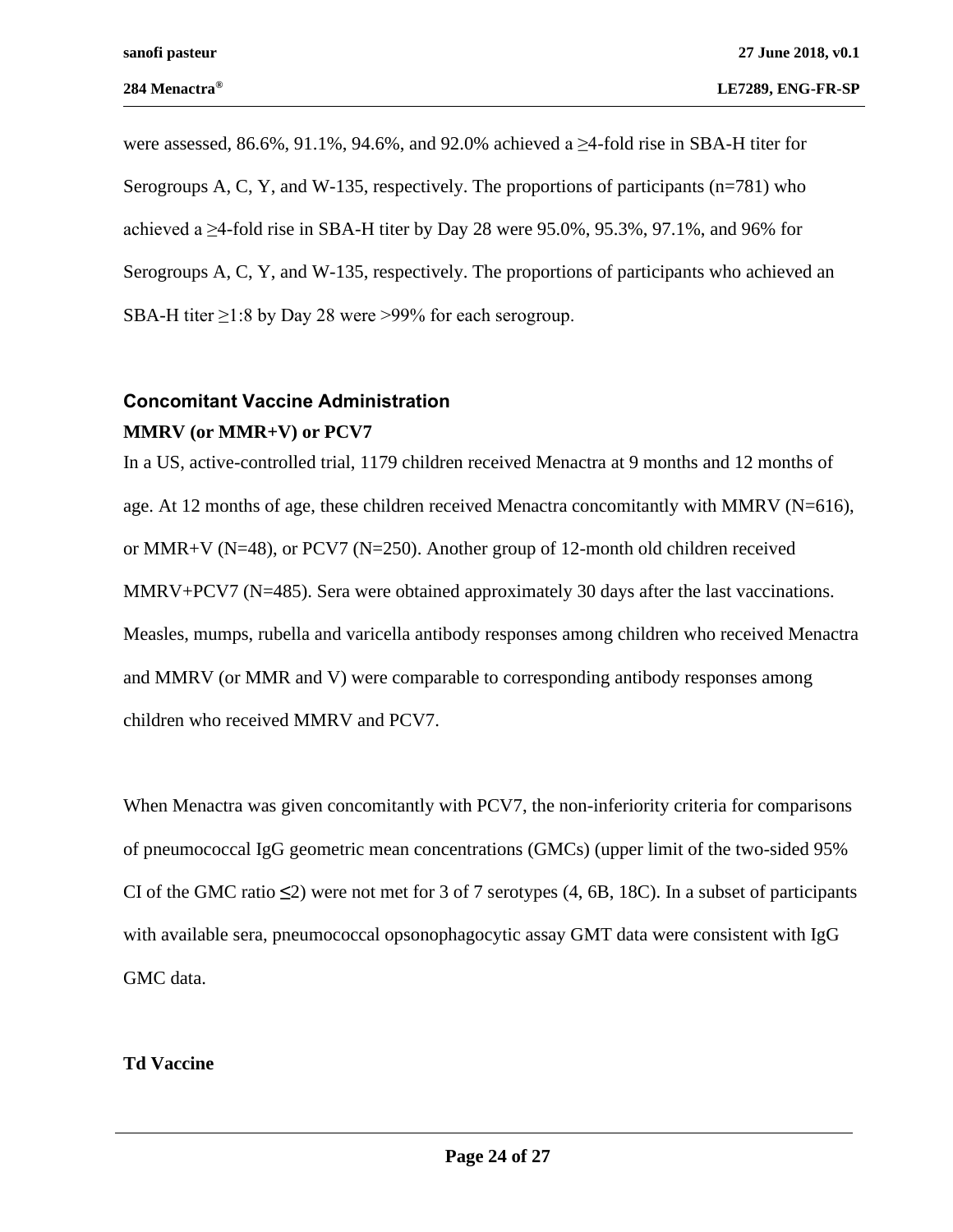In a double-blind, randomized, controlled trial, 1021 participants aged 11 through 17 years received Td vaccine and Menactra concomitantly (N=509), or Td vaccine followed one month later by Menactra (N=512). Sera were obtained approximately 28 days after each respective vaccination. The proportions of participants with a 4-fold or greater increase in SBA-BR titer to meningococcal Serogroups C, Y and W-135 were higher when Menactra was given concomitantly with Td vaccine (86%-96%) than when Menactra was given one month following Td vaccine (65%-91%). Anti-tetanus and anti-diphtheria antibody responses were similar in both study groups.

#### **Typhim Vi**

In a double-blind, randomized, controlled trial, 945 participants aged 18 through 55 years received Typhim Vi and Menactra concomitantly (N=469), or Typhim Vi followed one month later by Menactra (N=476). Sera were obtained approximately 28 days after each respective vaccination. The antibody responses to Menactra and to Typhim Vi components were similar in both study groups.

### DAPTACEL and IPV

In a randomized, parallel group, US multi-center clinical trial conducted in children 4 through 6 years of age, Menactra was administered as follows: 30 days after concomitant DTaP (DAPTACEL®**,** Sanofi Pasteur Limited) + IPV (IPOL**®,** Sanofi Pasteur SA) [Group A]; concomitantly with DAPTACEL followed 30 days later by IPV [Group B]; concomitantly with IPV followed 30 days later by DAPTACEL [Group C]. Sera were obtained approximately 30 days after each respective vaccination. [See **[Clinical Trials Experience](#page-4-0)**.]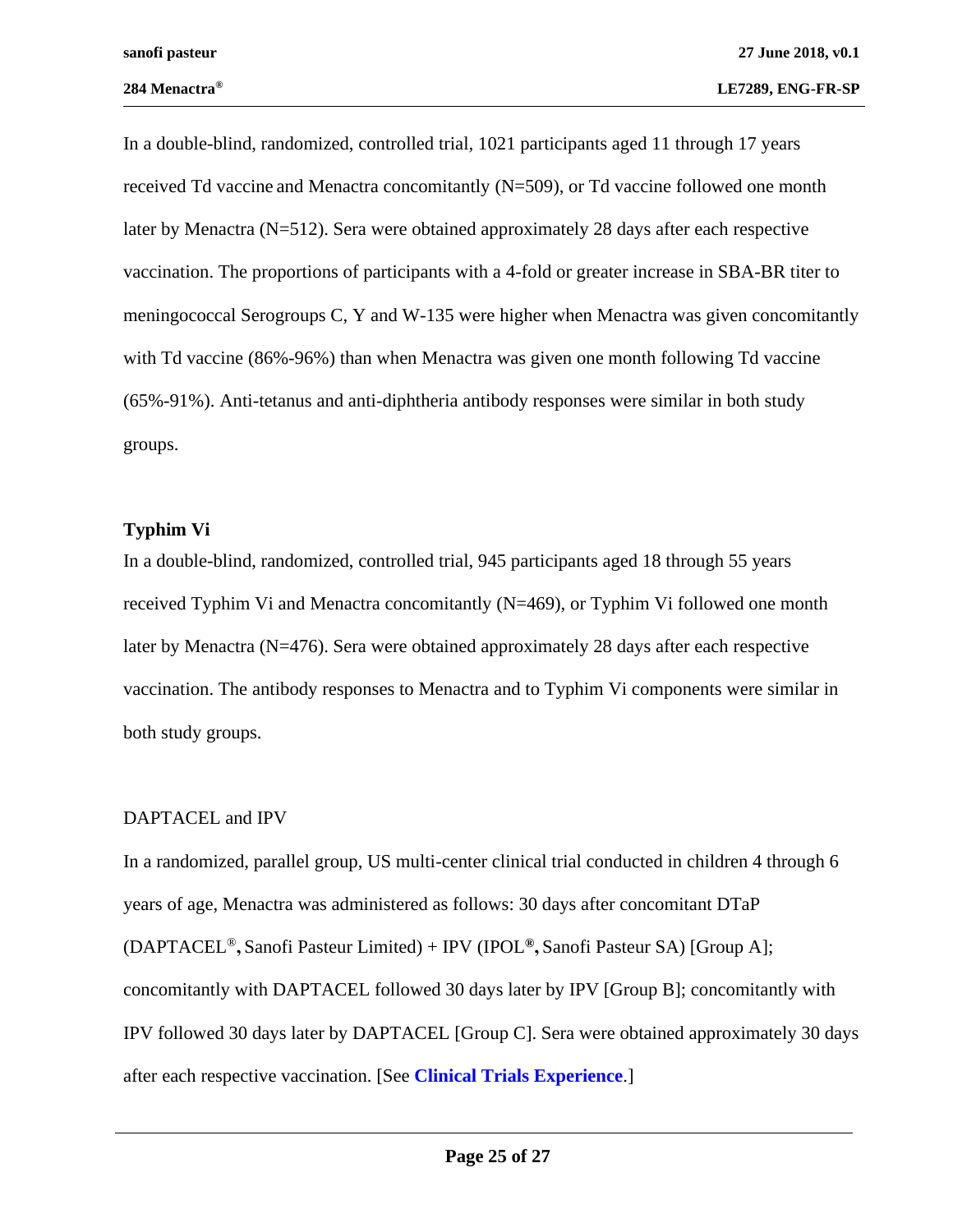When Menactra was administered 30 days after DAPTACEL (and IPV) [Group A], significantly lower SBA-H GMTs to all 4 meningococcal serogroups were observed compared to Menactra (and IPV) administered 30 days prior to DAPTACEL [Group C]. When Menactra was administered concomitantly with DAPTACEL [Group B], SBA-H GMTs to meningococcal serogroups A, C, and W-135 were non-inferior to those observed after Menactra (and IPV) [Group C]. The non-inferiority criterion was marginally missed for meningococcal serogroup Y. Non-inferiority of SBA-H GMTs following concomitant administration of Menactra and DAPTACEL compared to those after concomitant Menactra and IPV was concluded if the upper limit of the 2-sided 95% CI of  $(GMT_{Group} \text{ }c \text{ }divided \text{ }by \text{ } GMT_{Group} \text{ }B)$  computed separately for each of the serogroups was <2.

When Menactra was administered concomitantly with DAPTACEL, antibody responses to three of the pertussis antigens (pertussis toxin, filamentous hemagglutinin, and pertactin) (GMCs), tetanus toxin (% participants with antibody concentrations  $\geq 1.0$  IU/mL), and diphtheria toxin (% participants with antibody concentrations  $\geq 1.0$  IU/mL) were non-inferior to those observed after DAPTACEL and IPV. The pertussis anti-fimbriae GMCs were marginally lower when Menactra and DAPTACEL were administered concomitantly.

# **HOW SUPPLIED**

Single-dose vial, 0.5 mL. Supplied as a package of 5 vials. Single-dose vial, 0.5 mL. Supplied as a package of 1 vial.